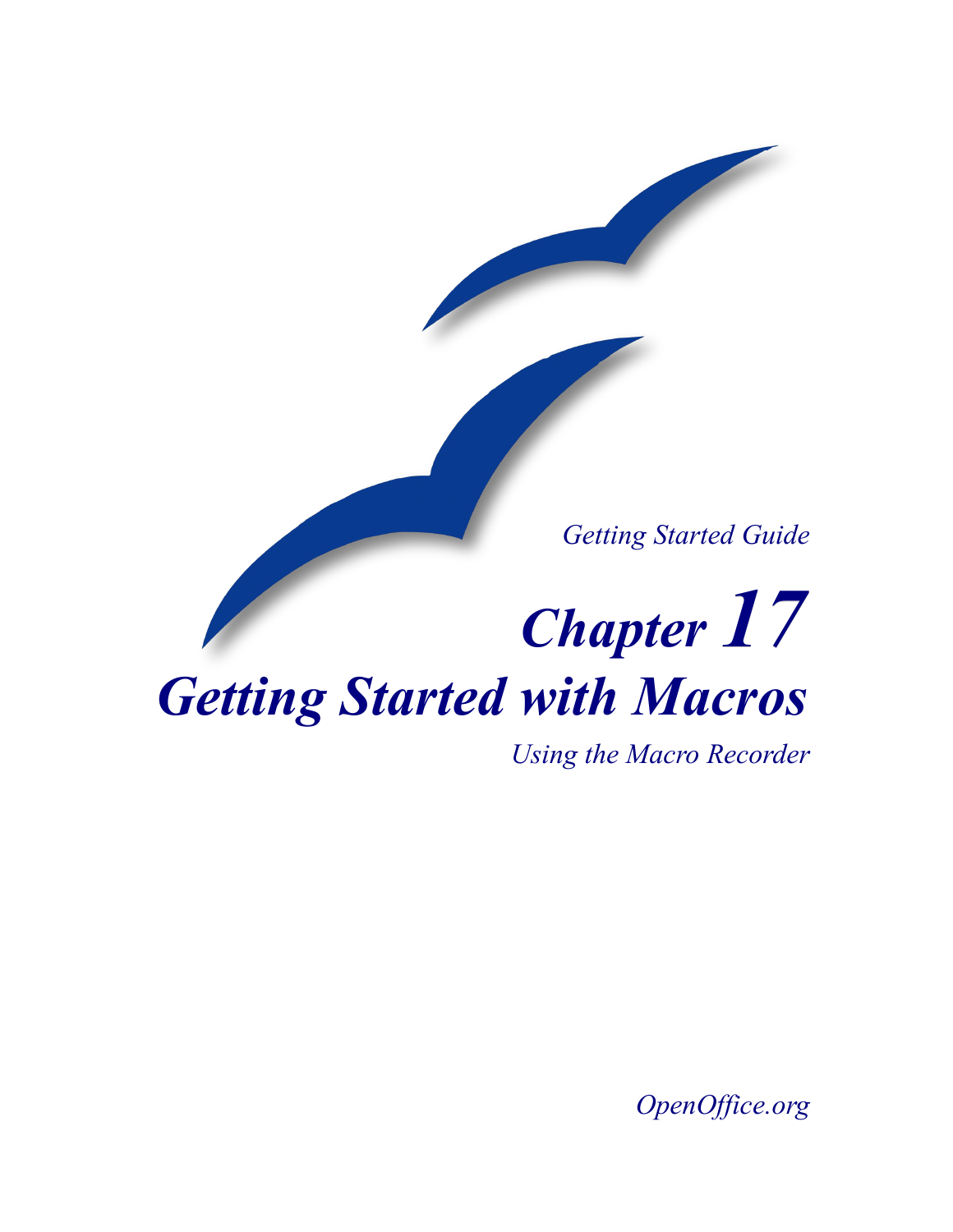## <span id="page-1-3"></span>**Copyright**

This document is Copyright © 2007–2008 by its contributors as listed in the section titled **Authors**. You may distribute it and/or modify it under the terms of either the GNU General Public License, version 3 or later [\(http://www.gnu.org/licenses/gpl.html\)](http://www.gnu.org/licenses/gpl.html), or the Creative Commons Attribution License, version 3.0 [\(http://creativecommons.org/licenses/by/3.0/\)](http://creativecommons.org/licenses/by/3.0/) or later.

All trademarks within this guide belong to their legitimate owners.

#### <span id="page-1-2"></span>**Authors**

Andrew Pitonyak Jean Hollis Weber

# <span id="page-1-1"></span>**Feedback**

Maintainer: Andrew Pitonyak Please direct any comments or suggestions about this document to: [authors@user-faq.openoffice.org](mailto:authors@user-faq.openoffice.org)

#### <span id="page-1-0"></span>**Publication date and software version**

Published 22 April 2008. Based on OpenOffice.org 2.2.



You can download an editable version of this document from <http://oooauthors.org/en/authors/userguide2/published/>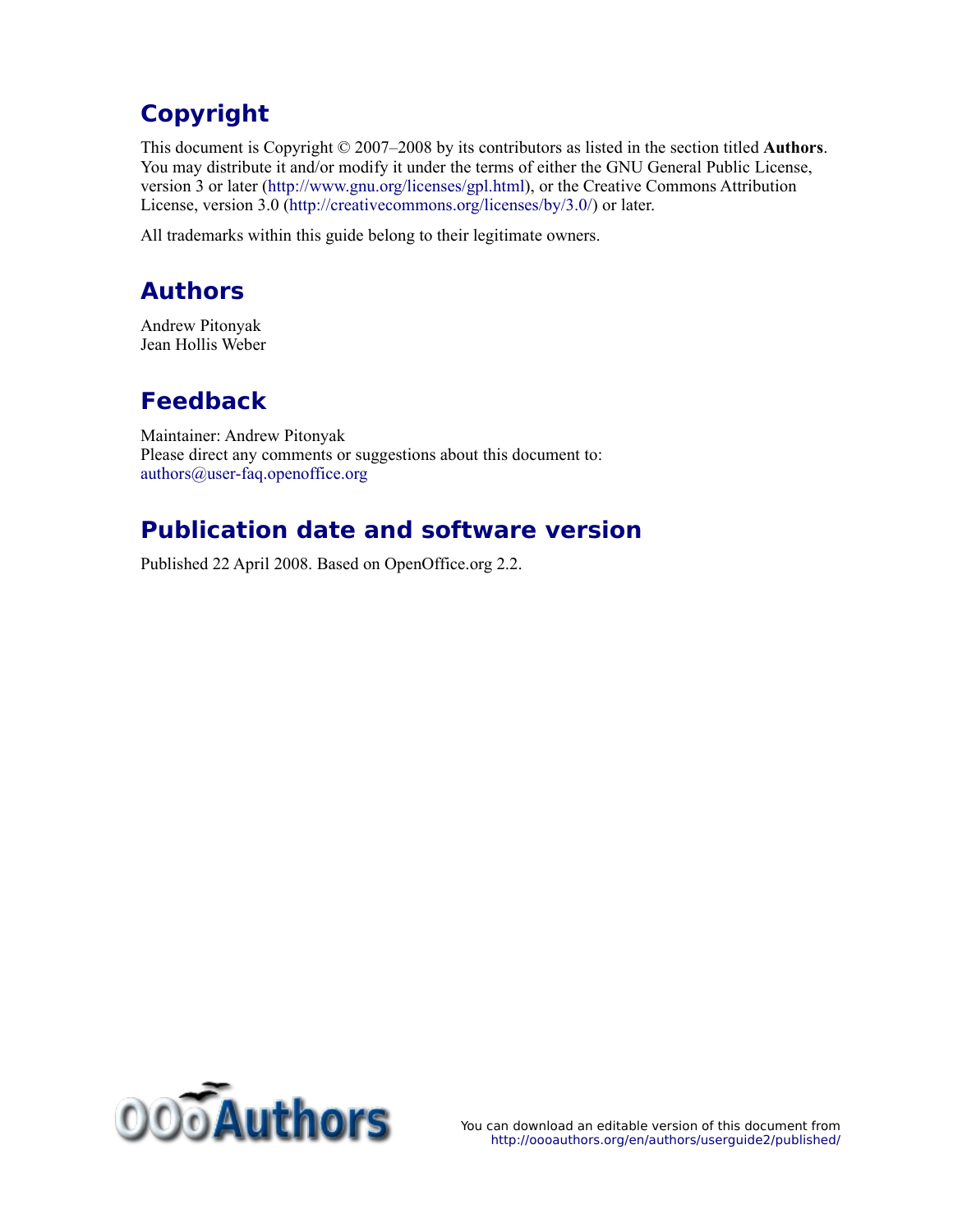# **Contents**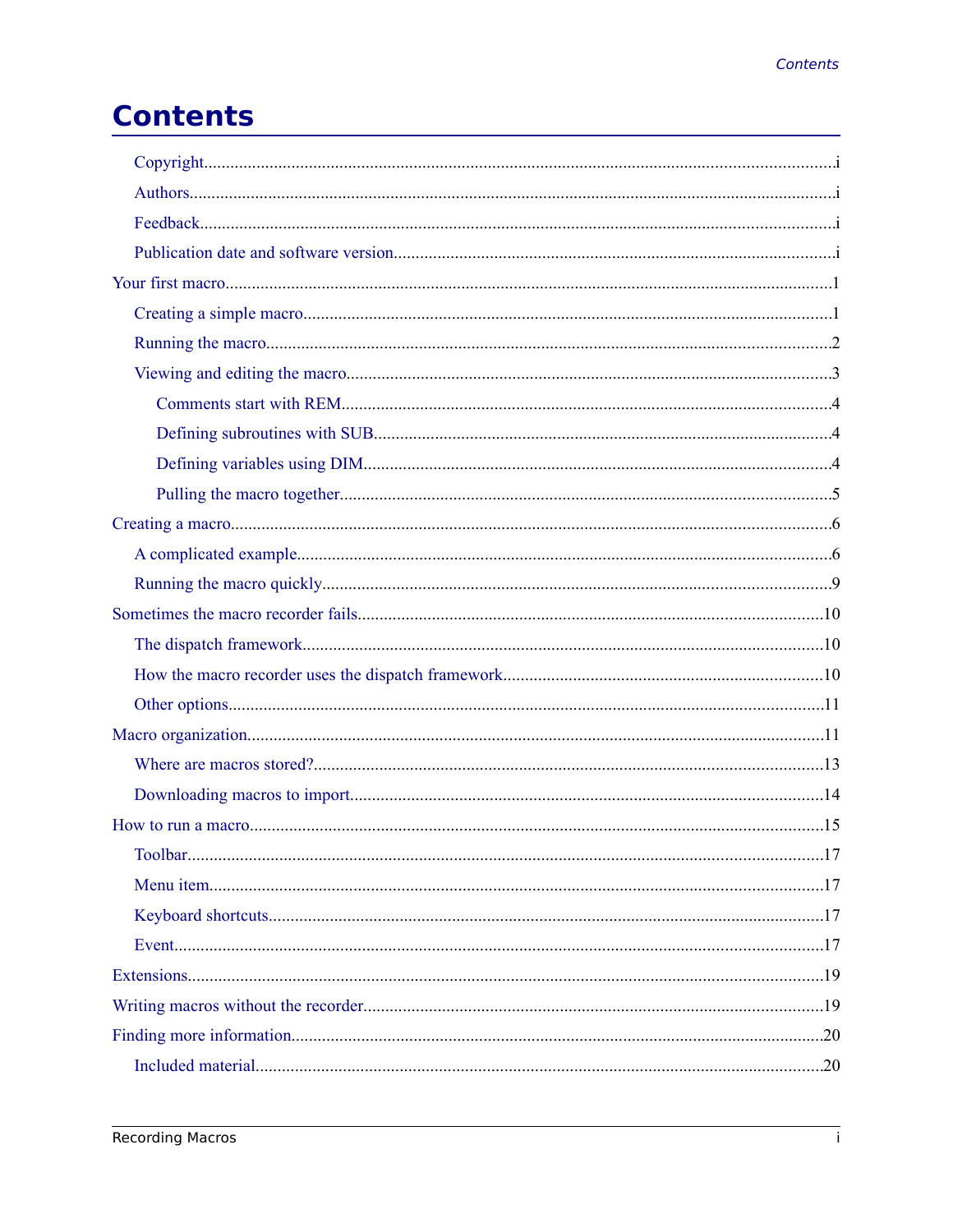#### Contents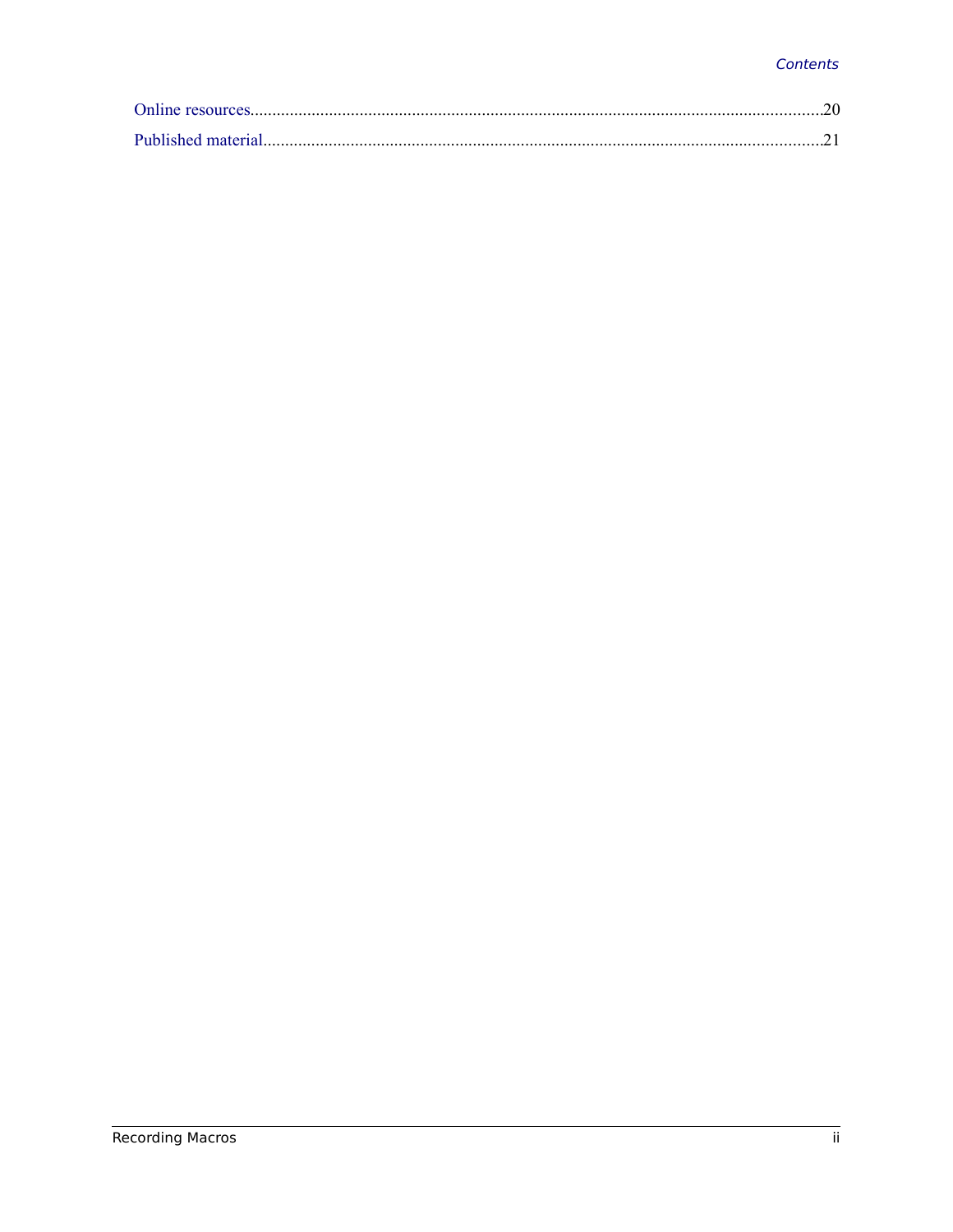# <span id="page-4-1"></span>**Your first macro**

A macro is a saved sequence of commands or keystrokes that are stored for later use. An example of a simple macro is one that "types" your address. The OpenOffice.org macro language is very flexible, allowing automation of both simple and complex tasks. Macros are especially useful to repeat a task the same way over and over again.

OpenOffice.org macros are usually written in a language called StarBasic, or just abbreviated Basic. Although you can learn Basic and write macros, there is a steep learning curve to writing macros from scratch. The usual method for a beginner is to use the built-in macro recorder, which records your keystrokes and saves them for use.

Most tasks in OpenOffice.org are accomplished by "dispatching a command" (sending a command), which is intercepted and used. The macro recorder works by recording the commands that are dispatched (see ["The dispatch framework"](#page-12-1) on page [9\)](#page-12-1).

# <span id="page-4-0"></span>**Creating a simple macro**

Imagine repeatedly entering simple information. Although you can store the information in the clipboard, if you use the clipboard for something else, the contents are changed. Storing the contents as a macro is a simple solution. (In some simple cases, including the example used here, a better solution is to use AutoText.)

1) Use **Tools > Macros > Record Macro** to start recording a macro. A small window is displayed so you know that OpenOffice.org is recording.



- 2) Type the desired information or perform an appropriate series of operations. In this case, I typed my name, *Andrew Pitonyak*.
- 3) Click the **Stop Recording** button to stop recording, save the macro, and display the OpenOffice.org Basic Macros dialog (see [Figure 1\)](#page-4-2).



<span id="page-4-2"></span>*Figure 1: OOo Macro Organizer dialog, DBInspection library selected.*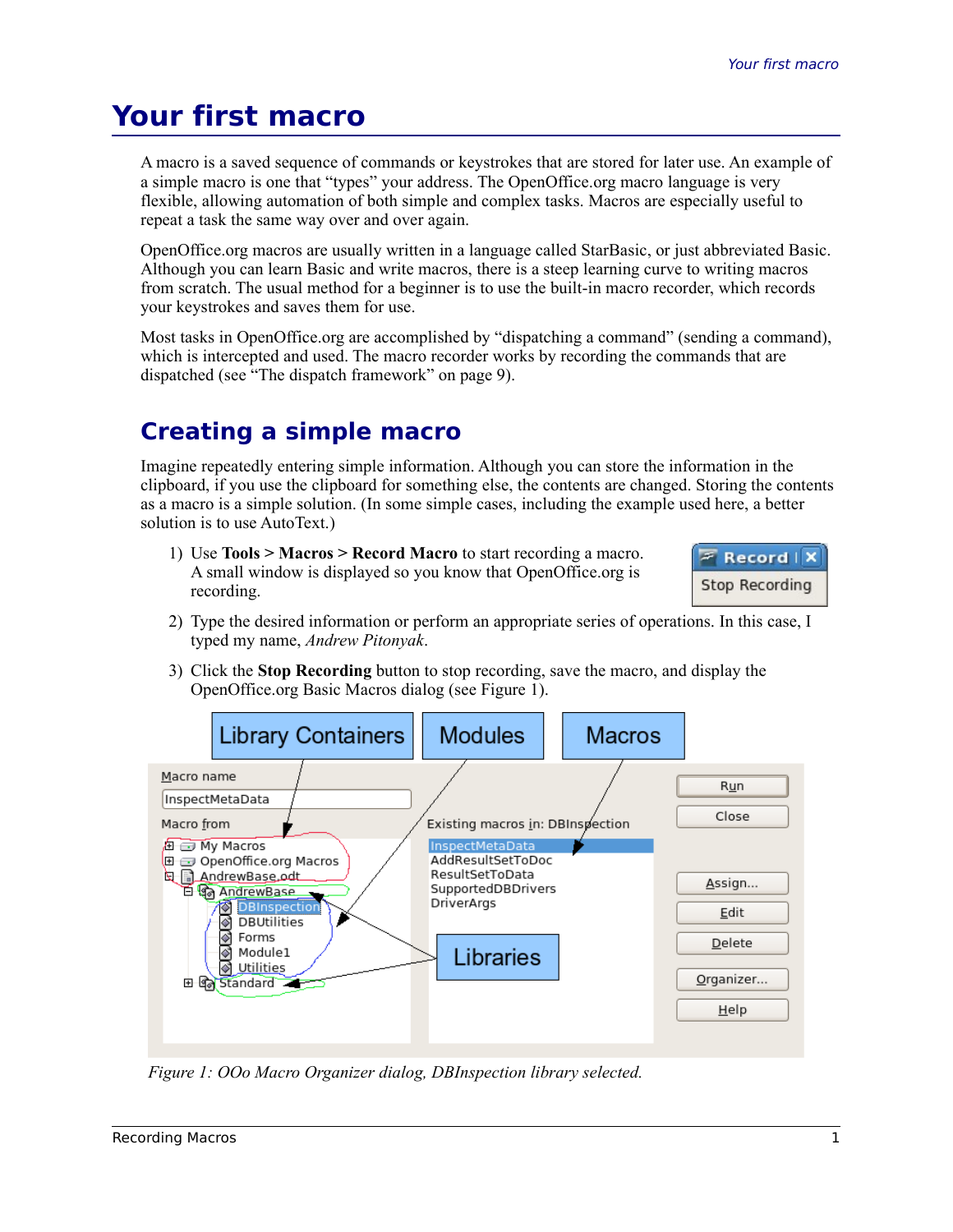4) Be certain to open the library container named *My Macros*. Find the library named *Standard* under My Macros. Be warned, *every* library container has a library named Standard. Select the Standard library and click **New Module** to create a new module to contain the macro.

| Name:    | OK     |
|----------|--------|
| Recorded | Cancel |
|          |        |

*Figure 2: Give your module a meaningful name.*

- 5) The default module name is Module1; choose a better name. Although it is still not descriptive, I used Recorded. Type a descriptive name and click **OK** to create the module. The OpenOffice.org Basic Macros dialog is displayed again, showing the new module.
- 6) Highlight the newly created module. In the upper left corner, type the macro name to use, such as "EnterMyname", and then click **Save** to save the macro.

If you followed all of the steps, the Standard library now contains a module named Recorded, which contains the EnterMyName macro, as shown in [Figure 3.](#page-5-1) When OOo creates a new module, it automatically adds the macro named Main; as seen in [Figure 3.](#page-5-1)

#### <span id="page-5-0"></span>**Running the macro**

Use **Tools > Macros > Run Macro** to open the Macro Selector dialog (see [Figure 3\)](#page-5-1). Select the newly created macro and click **Run**.

| Macro name                                                                                                                                                                                                                                                                                                             |                              | Run                                         |
|------------------------------------------------------------------------------------------------------------------------------------------------------------------------------------------------------------------------------------------------------------------------------------------------------------------------|------------------------------|---------------------------------------------|
| Main                                                                                                                                                                                                                                                                                                                   |                              |                                             |
| Macro from                                                                                                                                                                                                                                                                                                             | Existing macros in: Recorded | Close                                       |
| 日日 My Macros<br>্ক্রি AndrewBase<br>⊞<br>ි ChangeStyles<br>田<br>ි DBUtil<br>⊞<br>3 MacroFormatterADP<br>Œ<br>ි OOoAuthorFormat<br>⊞<br>ල Pitonyak<br>Ð<br>3 PitonyakDatabase<br>Ð<br>ි PitonyakUtil<br>田<br>্ত্রি RemoveFormatting<br>Ð<br>ණී Standard<br>日<br>Recorded<br>ା<br>$\overline{\phantom{a}}$<br>ங் குலு பல | Main<br>EnterMyName          | Assign<br>Edit<br>Delete<br>Organizer<br>He |
| ٠<br>$\blacktriangleleft$                                                                                                                                                                                                                                                                                              |                              |                                             |

<span id="page-5-1"></span>*Figure 3: Select your macro and click Run.*

There are other methods to run a macro. For example, use **Tools > Macros > Organize Macros > OpenOffice.org Basic** to open the macro organizer, which contains a **Run** button as well. The author, an avid macro writer, prefers the macro organizer because the dialog usually opens faster, but the selection process may be slightly slower.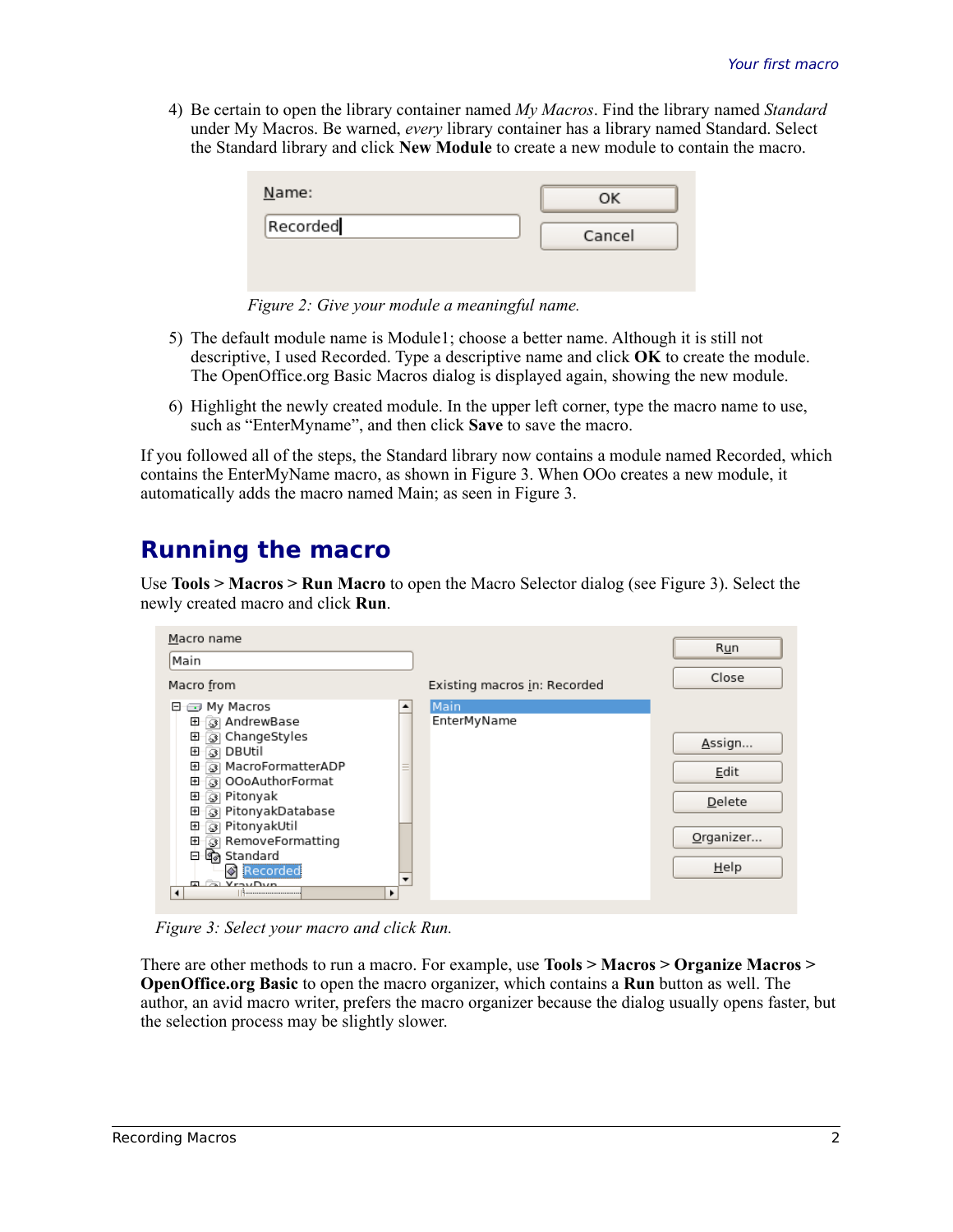#### <span id="page-6-2"></span>**Viewing and editing the macro**

You can view and edit the macro that was just created. Use **Tools > Macros > Organize Macros > OpenOffice.org Basic** to open the OpenOffice.org Basic Macros dialog (see [Figure 3\)](#page-5-1). Select the new macro and click **Edit** to open the macro in the Basic IDE (Integrated Development Environment).

<span id="page-6-3"></span>*Listing 1: Generated "EnterMyname" macro.*

```
REM ***** BASIC *****
Sub Main
End Sub
sub EnterMyName
rem ----------------------------------------------------------------------
rem define variables
dim document as object
dim dispatcher as object
rem ----------------------------------------------------------------------
rem get access to the document
document = ThisComponent.CurrentController.Frame
dispatcher = createUnoService("com.sun.star.frame.DispatchHelper")
rem ----------------------------------------------------------------------
dim args1(0) as new com.sun.star.beans.PropertyValue
args1(0).Name = "Text"
args1(0).Value = "Andrew Pitonyak"
dispatcher.executeDispatch(document, ".uno:InsertText", "", 0, args1())
end sub
```
The macro in [Listing 1](#page-6-3) is not as complicated as it first appears. Learning a few things helps significantly in understanding the generated macros. The discussion starts with features near the top of the macro listing and describes them. If you like to avoid details, then simply change the text "Andrew Pitonyak" to what you want to insert at the current cursor position.

#### <span id="page-6-1"></span>**Comments start with REM**

The keyword REM, short for *remark*, starts a macro comment. All text after REM (on the same line) is ignored. As a short cut, the single quote character can also be used to start a comment.

**Tip** StarBasic is not case-sensitive for keywords, so REM, Rem, and rem all start a comment. If you use symbolic constants defined by the API, it is safer to assume that the names are case-sensitive—if this matters to you, then you are probably too advanced to read this document.

#### <span id="page-6-0"></span>**Defining subroutines with SUB**

Individual macros are stored in subroutines defined with the keyword SUB. A subroutine ends using the words END SUB. The macro starts by defining the subroutine named Main, which is empty and does nothing. The next subroutine, EnterMyName, is the subroutine of interest, and it contains the newly generated code.

**Tip** OpenOffice.org creates an empty subroutine named Main when it creates a module.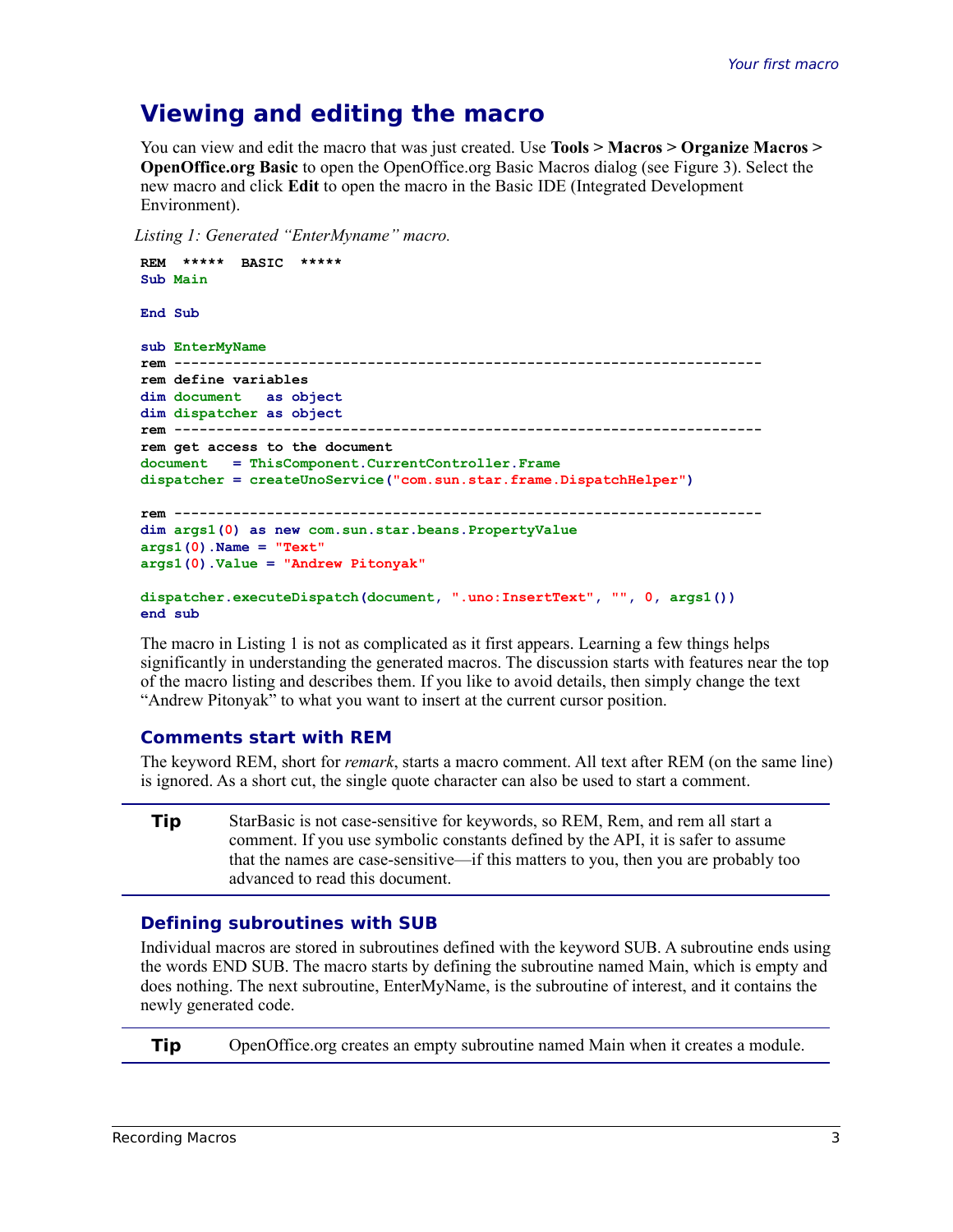There are advanced topics that are beyond the scope of this document, but knowing about them might be of interest:

- You can write a subroutine so that values are sent into the macro when it is called from another macro. Recorded macros do not accept arguments from other macros.
- Another kind of subroutine is called a function. A function is a subroutine that can return a value to a calling macro. The keyword FUNCTION is used rather than SUB to define a function. Generated macros are always of type SUB.

#### <span id="page-7-1"></span>**Defining variables using DIM**

A very simple macro can use hard coded values for everything. Unfortunately, even simple macros that interact with OpenOffice.org must store intermediate values. Storing an intermediate value is similar to writing information on a piece of paper so that you can look at it later. The DIM statement is similar to setting aside a piece of paper to be used to store a message or note.

The EnterMyName macro defines the variables *document* and *dispatcher* as type *object*. Other common variable types include *string*, *integer*, and *date*. A third variable named *args1* is defined. *Args1* is a very complicated type; it is an array of property values. A variable of type *array* allows a single variable to contain multiple values, similar to storing multiple pages in a single book. Values in an array are usually numbered starting from zero. The number in the parentheses indicates the highest usable number to access a storage location. In this example, there is only one value, and it is numbered zero. This sounds confusing, but for now, ignore the problem and more examples will clarify the concept.

#### <span id="page-7-0"></span>**Pulling the macro together**

The following details are very complete; it is not important to understand all of the details. The first line defines the start of the macro.

#### **sub EnterMyName**

Declare two variables:

**dim document as object dim dispatcher as object**

ThisComponent refers to the current document.

The CurrentController property of a document refers to a service that "controls" the document. For example, when you type, it is the current controller that notices. The current controller then dispatches the changes to the document's frame.

The Frame property of a controller returns a main frame for a document. Therefore, the variable named *document* refers to a document's frame, which receives dispatched commands.

```
document = ThisComponent.CurrentController.Frame
```
Most tasks in OpenOffice.org are accomplished by dispatching a command. Starting with OOo version 2.0, a dispatch helper object is available, which greatly facilitates executing dispatches from a macro. The method CreateUnoService accepts the name of a service and it tries to create an instance of that service. On completion, the dispatcher variable contains a reference to a DispatchHelper.

**dispatcher = createUnoService("com.sun.star.frame.DispatchHelper")**

Declare an array of properties. Each property has a name and a value. In other words, it is a name/value pair. The created array has one property at index zero.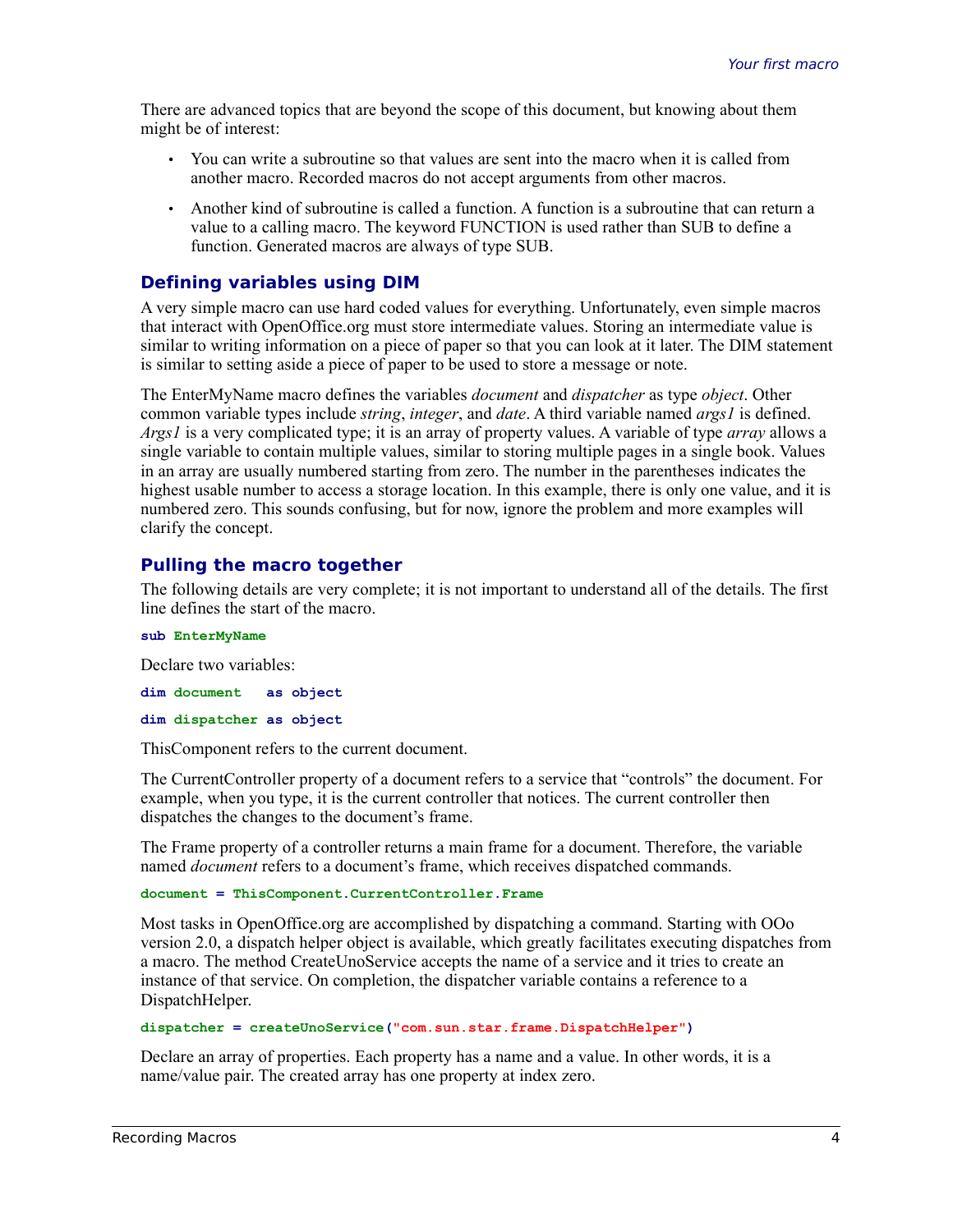```
dim args1(0) as new com.sun.star.beans.PropertyValue
```
Give the property the name "Text" and the value "Andrew Pitonyak", which is the text that is inserted when the macro is run.

**args1(0).Name = "Text"**

**args1(0).Value = "Andrew Pitonyak"**

This is where the magic happens. The dispatch helper sends a dispatch to the document's frame (stored in the variable named document) with the command ".uno:InsertText". The next two arguments, *frame name* and *search flags*, are beyond the scope of this document. The last argument is the array of property values to be used while executing the command InsertText.

```
dispatcher.executeDispatch(document, ".uno:InsertText", "", 0, args1())
```
Finally, the end of the subroutine.

**end sub**

# <span id="page-8-1"></span>**Creating a macro**

A recorded macro repeats the same task over and over again. Before creating a recorded macro, I usually ask two questions:

- 1) Can the task be summarized as a simple set of commands that do not change?
- 2) Can the steps be arranged such that the last command leaves the cursor ready for the next command?

#### <span id="page-8-0"></span>**A complicated example**

I frequently copy rows and columns of data from a web site and format them as a table in a text document. First, I copy the table from the web site to the clipboard. To avoid strange formatting and fonts, I paste the text into a Writer document as unformatted text. I reformat the text with tabs between columns so that I can use **Table > Convert > Text to Table** to convert to a table.

I inspect the text to see if I can record a macro to format the text (remember the two questions that I ask). As an example, I copied the FontWeight constants group from the OpenOffice.org web site. The first column indicates the constant name. Each name is followed by a space and a tab.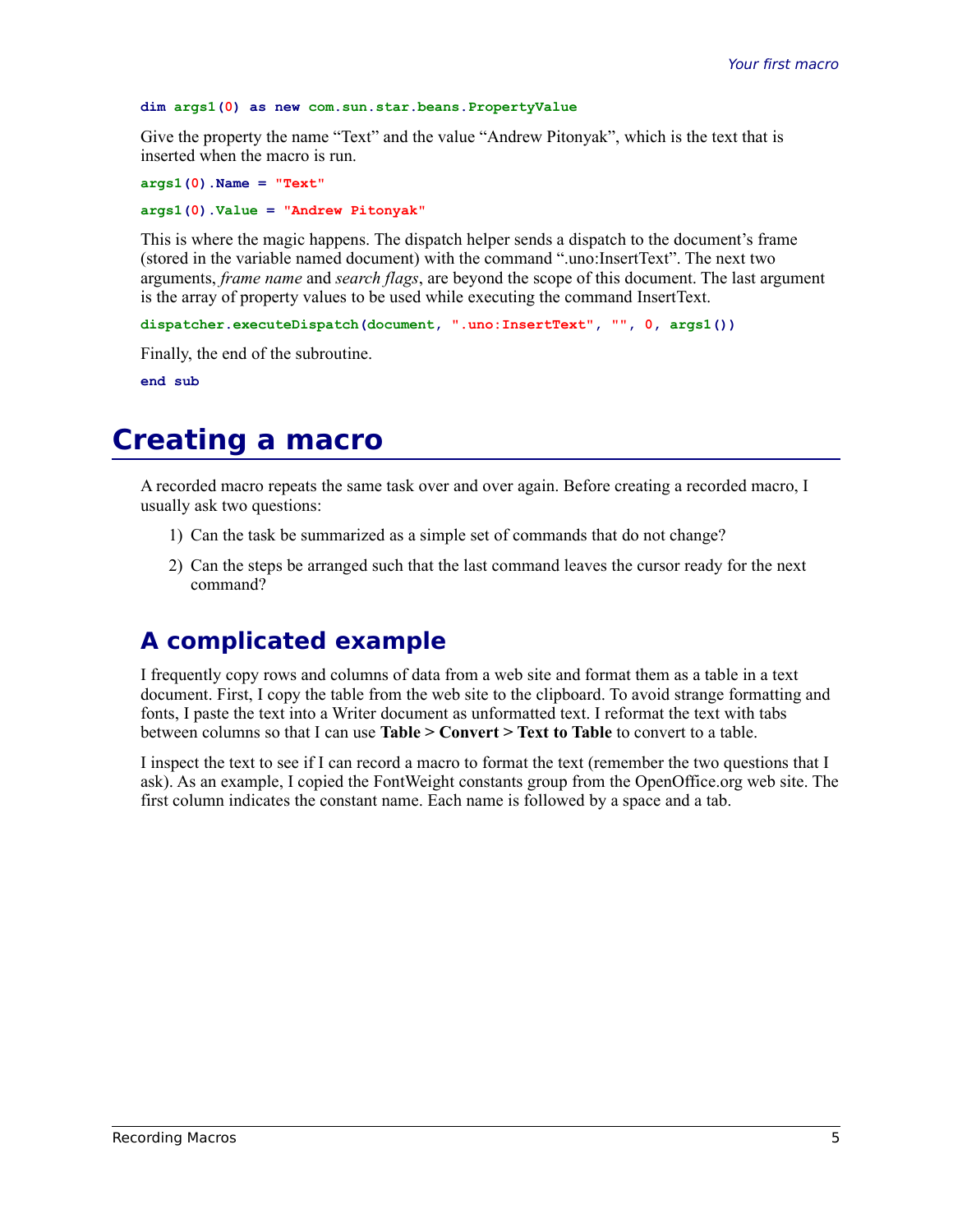DONTKNOW The font weight is not specified/known. THIN specifies a 50% font weight. ULTRALIGHT specifies a 60% font weight. LIGHT specifies a 75% font weight. SEMILIGHT specifies a 90% font weight. NORMAL specifies a normal font weight. SEMIBOLD specifies a 110% font weight. BOLD specifies a 150% font weight. ULTRABOLD specifies a 175% font weight. BLACK specifies a 200% font weight.

I want the first column to contain the numeric value, the second column the name, and the third column the description. The desired work is easily accomplished for every row except for DONTKNOW and NORMAL, which do not contain a numeric value—but I know that the values are 0 and 100, so I will enter those manually.

The data can be cleaned in multiple ways—all of them easy. The first example uses keystrokes that assume the cursor is at the start of the line with the text THIN.

- 1) Use **Tools > Macros > Record Macro** to start recording.
- 2) Press *Ctrl+Right Arrow* to move the cursor to the start of "specifies".
- 3) Press *Backspace* twice to remove the tab and the space.
- 4) Press *Tab* to add the tab without the space after the constant name.
- 5) Press *Delete* to delete the lower case s and then press *S* to add an upper case S.
- 6) Press *Ctrl+Right Arrow* twice to move the cursor to the start of the number.
- 7) Press *Ctrl+Shift+Right Arrow* to select and move the cursor before the % sign.
- 8) Press *Ctrl+C* to copy the selected text to the clipboard.
- 9) Press *End* to move the cursor to the end of the line.

10)Press *Backspace* twice to remove the two trailing spaces.

- 11)Press *Home* to move the cursor to the start of the line.
- 12)Press *Ctrl+V* to paste the selected number to the start of the line.

13)Pasting the value also pasted an extra space, so press *Backspace* to remove the extra space.

- 14)Press *Tab* to insert a tab between the number and the name.
- 15)Press *Home* to move to the start of the line.
- 16)Press *down arrow* to move to the next line.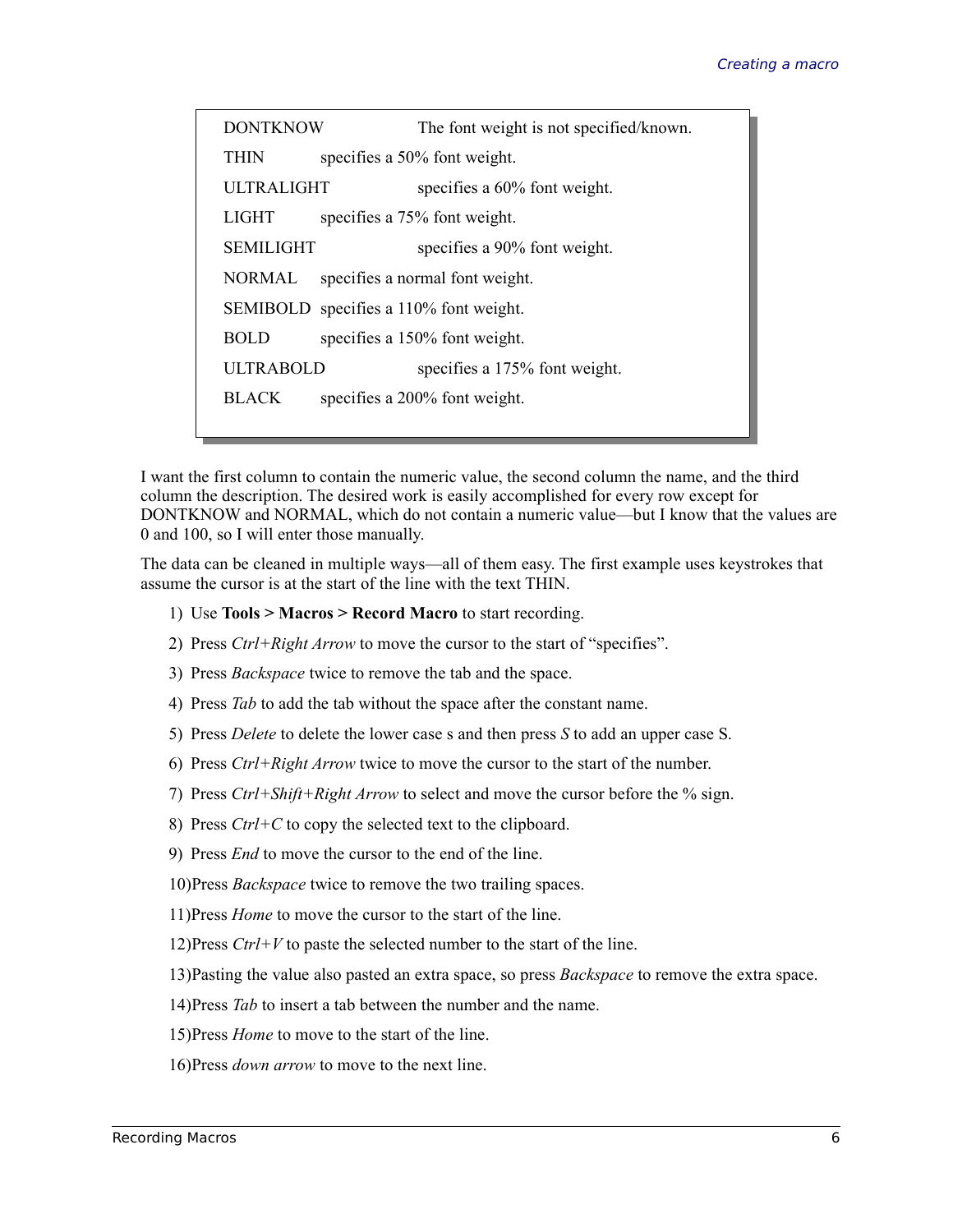17)Stop recording the macro and save the macro.

It takes much longer to read and write the steps than to record the macro. Work slowly and think about the steps as you do them. With practice this becomes second nature.

The generated macro has been modified to contain the step number in the comments to match the code to the step above.

*Listing 2: Copy the numeric value to the start of the column.*

```
sub CopyNumToCol1
rem ----------------------------------------------------------------------
rem define variables
dim document as object
dim dispatcher as object
rem ----------------------------------------------------------------------
rem get access to the document
document = ThisComponent.CurrentController.Frame
dispatcher = createUnoService("com.sun.star.frame.DispatchHelper")
rem (2) Press Ctrl+Right Arrow to move the cursor to the start of "specifies".
dispatcher.executeDispatch(document, ".uno:GoToNextWord", "", 0, Array())
rem (3) Press Backspace twice to remove the tab and the space.
dispatcher.executeDispatch(document, ".uno:SwBackspace", "", 0, Array())
rem ----------------------------------------------------------------------
dispatcher.executeDispatch(document, ".uno:SwBackspace", "", 0, Array())
rem (4) Press Tab to add the tab without the space after the constant name.
dim args4(0) as new com.sun.star.beans.PropertyValue
args4(0).Name = "Text"
args4(0).Value = CHR$(9)
dispatcher.executeDispatch(document, ".uno:InsertText", "", 0, args4())
rem (5) Press Delete to delete the lower case s ....
dispatcher.executeDispatch(document, ".uno:Delete", "", 0, Array())
rem (5) ... and then press S to add an upper case S.
dim args6(0) as new com.sun.star.beans.PropertyValue
args6(0).Name = "Text"
args6(0).Value = "S"
dispatcher.executeDispatch(document, ".uno:InsertText", "", 0, args6())
rem (6) Press Ctrl+Right Arrow twice to move the cursor to the number.
dispatcher.executeDispatch(document, ".uno:GoToNextWord", "", 0, Array())
rem ----------------------------------------------------------------------
dispatcher.executeDispatch(document, ".uno:GoToNextWord", "", 0, Array())
rem (7) Press Ctrl+Shift+Right Arrow to select the number.
dispatcher.executeDispatch(document, ".uno:WordRightSel", "", 0, Array())
rem (8) Press Ctrl+C to copy the selected text to the clipboard.
dispatcher.executeDispatch(document, ".uno:Copy", "", 0, Array())
rem (9) Press End to move the cursor to the end of the line.
dispatcher.executeDispatch(document, ".uno:GoToEndOfLine", "", 0, Array())
```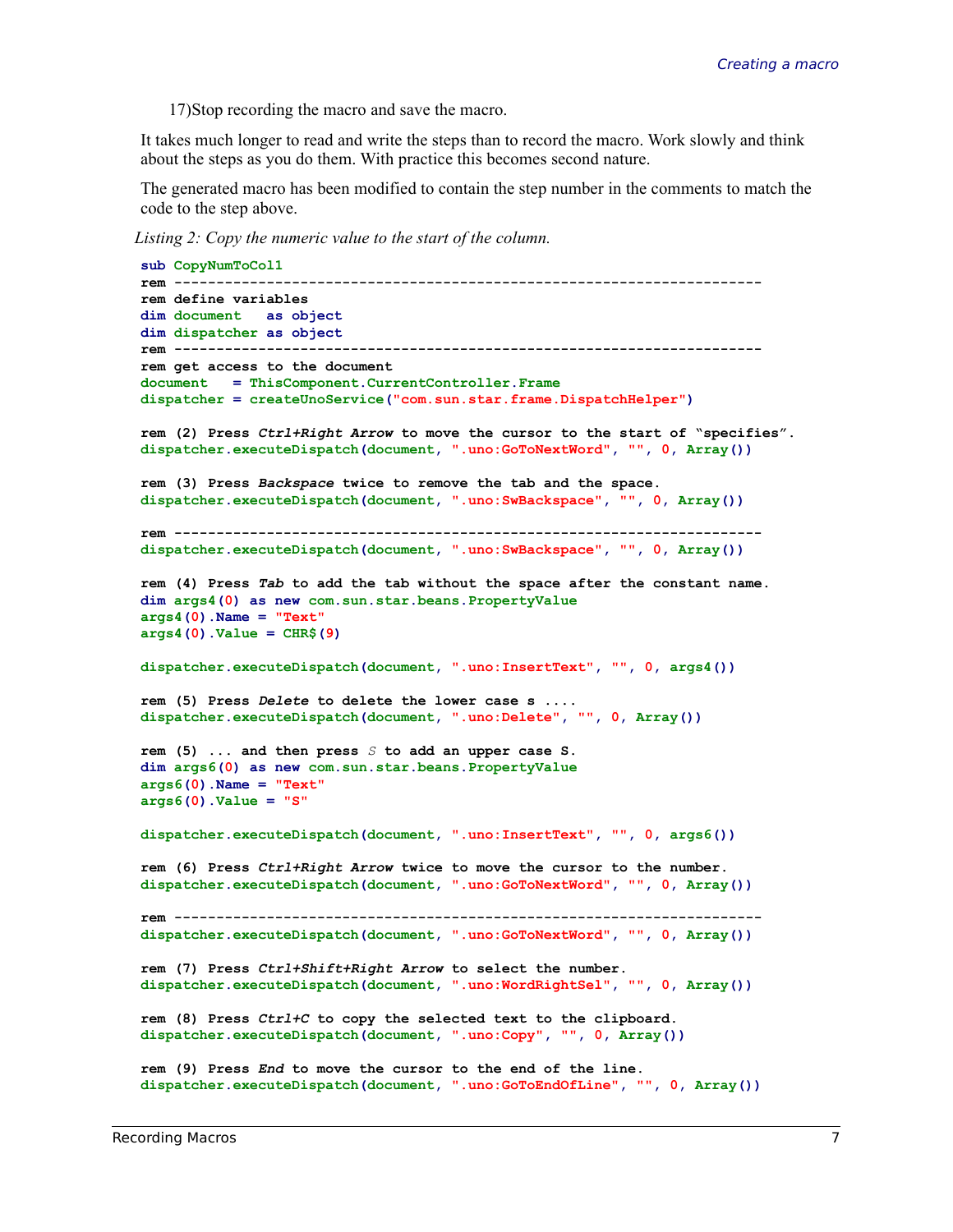```
rem (10) Press Backspace twice to remove the two trailing spaces.
dispatcher.executeDispatch(document, ".uno:SwBackspace", "", 0, Array())
rem ----------------------------------------------------------------------
dispatcher.executeDispatch(document, ".uno:SwBackspace", "", 0, Array())
rem (11) Press Home to move the cursor to the start of the line.
dispatcher.executeDispatch(document, ".uno:GoToStartOfLine", "", 0, Array())
rem (12) Press Ctrl+V to paste the selected number to the start of the line.
dispatcher.executeDispatch(document, ".uno:Paste", "", 0, Array())
rem (13) Press Backspace to remove the extra space.
dispatcher.executeDispatch(document, ".uno:SwBackspace", "", 0, Array())
rem (14) Press Tab to insert a tab between the number and the name.
dim args17(0) as new com.sun.star.beans.PropertyValue
args17(0).Name = "Text"
args17(0).Value = CHR$(9)
dispatcher.executeDispatch(document, ".uno:InsertText", "", 0, args17())
rem (15) Press Home to move to the start of the line.
dispatcher.executeDispatch(document, ".uno:GoToStartOfLine", "", 0, Array())
rem (16) Press down arrow to move to the next line.
dim args19(1) as new com.sun.star.beans.PropertyValue
args19(0).Name = "Count"
args19(0).Value = 1
args19(1).Name = "Select"
args19(1).Value = false
dispatcher.executeDispatch(document, ".uno:GoDown", "", 0, args19())
end sub
```
Cursor movements are used for all operations (as opposed to searching). If run on the DONTKNOW line, the word *weight* is moved to the front of the line, and the first "The" is changed to "She". This is not perfect, but I should not have run the macro on the lines that did not have the proper format; I need to do these manually.

#### <span id="page-11-0"></span>**Running the macro quickly**

It is tedious to repeatedly run the macro using **Tools > Macros > Run Macro** (see [Figure 3\)](#page-5-1). The macro can be run from the IDE. Use **Tools > Macros > Organize Macros > OpenOffice.org Basic** to open the Basic Macro dialog. Select your macro and click **Edit** to open the macro in the IDE.

The IDE has a **Run Basic** icon in the toolbar that runs the first macro in the IDE. Unless you change the first macro, it is the empty macro named Main. Modify Main so that it reads as shown in [Listing](#page-11-1) [3.](#page-11-1)

<span id="page-11-1"></span>*Listing 3: Modify Main to call CopyNumToCol1.*

```
Sub Main
  CopyNumToCol1
End Sub
```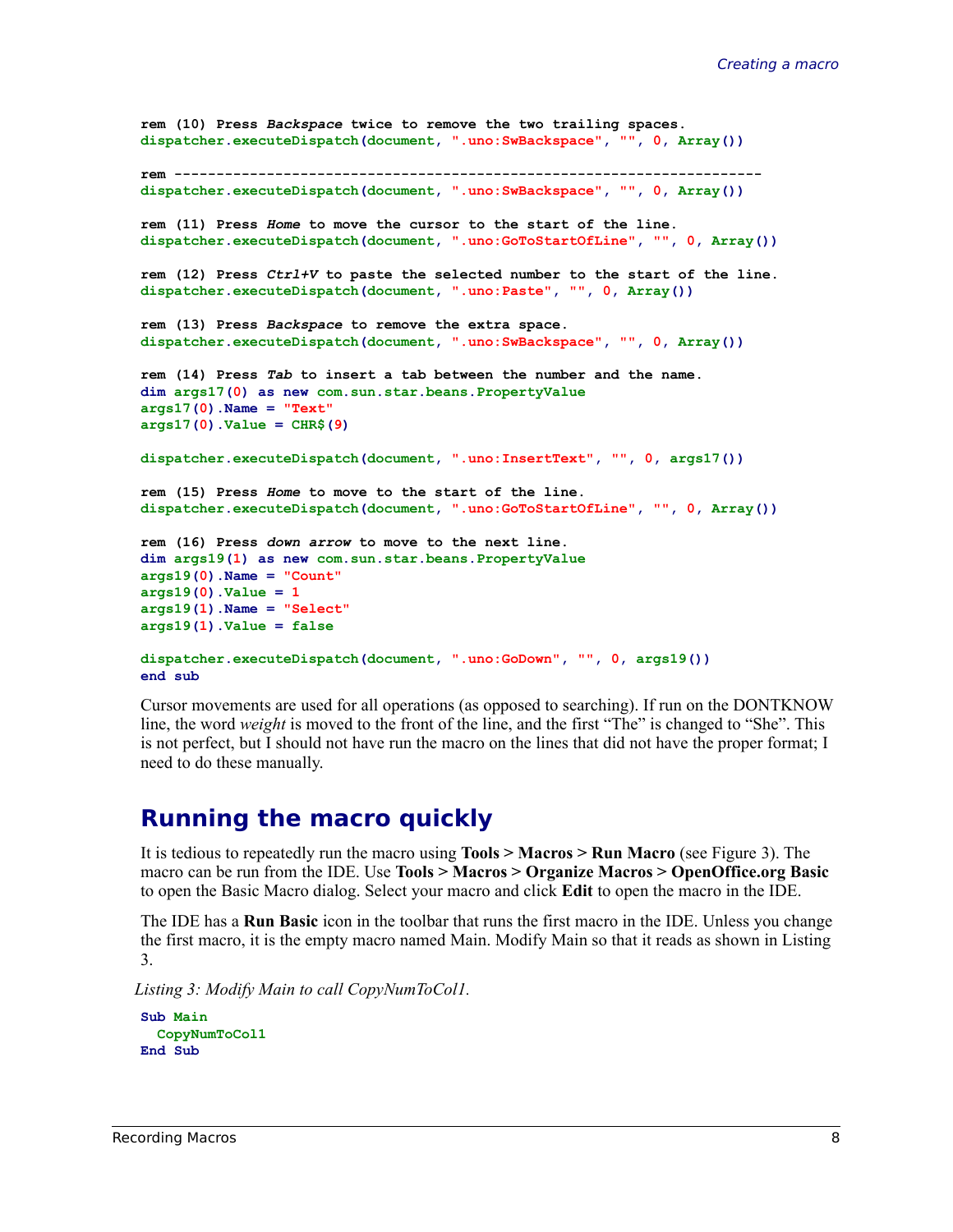Now, you can run CopyNumToCol1 by repeatedly clicking the **Run Basic** icon in the toolbar of the IDE. This is very fast and easy, especially for temporary macros that will be used a few times and then discarded.

# <span id="page-12-2"></span>**Sometimes the macro recorder fails**

Understanding the OpenOffice.org internals helps to understand how and why the macro recorder frequently fails. The primary offender is related to the dispatch framework and its relationship to the macro recorder.

#### <span id="page-12-1"></span>**The dispatch framework**

The purpose of the dispatch framework is to provide a uniform access to components (documents) for commands that usually correspond to menu items. I can use **File > Save** from the menu, the shortcut keys *Ctrl+S*, or click on the **Save** toolbar icon. All of these commands are translated into the same "dispatch command", which is sent to the current document.

The dispatch framework can also be used to send "commands" back to the UI (User Interface). For example, after saving the document, the File Save command is disabled. As soon as the document has been changed, the File Save command is enabled.

If we see a dispatch command, it is text such as .uno:InsertObject or .uno:GoToStartOfLine. The command is sent to the document's frame, and the frame passes on the command until an object is found that can handle the command.

#### <span id="page-12-0"></span>**How the macro recorder uses the dispatch framework**

The macro recorder records the generated dispatches. The recorder is relatively simple to implement and the same commands that are issued are recorded for later use. The problem is that not all dispatched commands are complete. For example, inserting an object generates the following code:

**dispatcher.executeDispatch(document, ".uno:InsertObject", "", 0, Array())**

It is not possible to specify what kind of object to create or insert. If an object is inserted from a file, you cannot specify which file to insert.

I recorded a macro and used **Tools > Options** to open and modify configuration items. The generated macro does not record any configuration changes; in fact, the generated code is commented so it will not even be run.

#### **rem dispatcher.executeDispatch(document, ".uno:OptionsTreeDialog", "", 0, Array())**

If a dialog is opened, the command to open the dialog is likely to be generated. Any work done inside the dialog is not likely to be recorded. Examples include macro organization dialogs, inserting special characters, and similar types of dialogs. Other possible problems using the macro recorder include things such as inserting a formula, setting user data, setting filters in Calc, actions in database forms, and exporting a document to an encrypted PDF file. You never know for certain what will work unless you try it, however. The actions from the search dialog are properly captured, for example.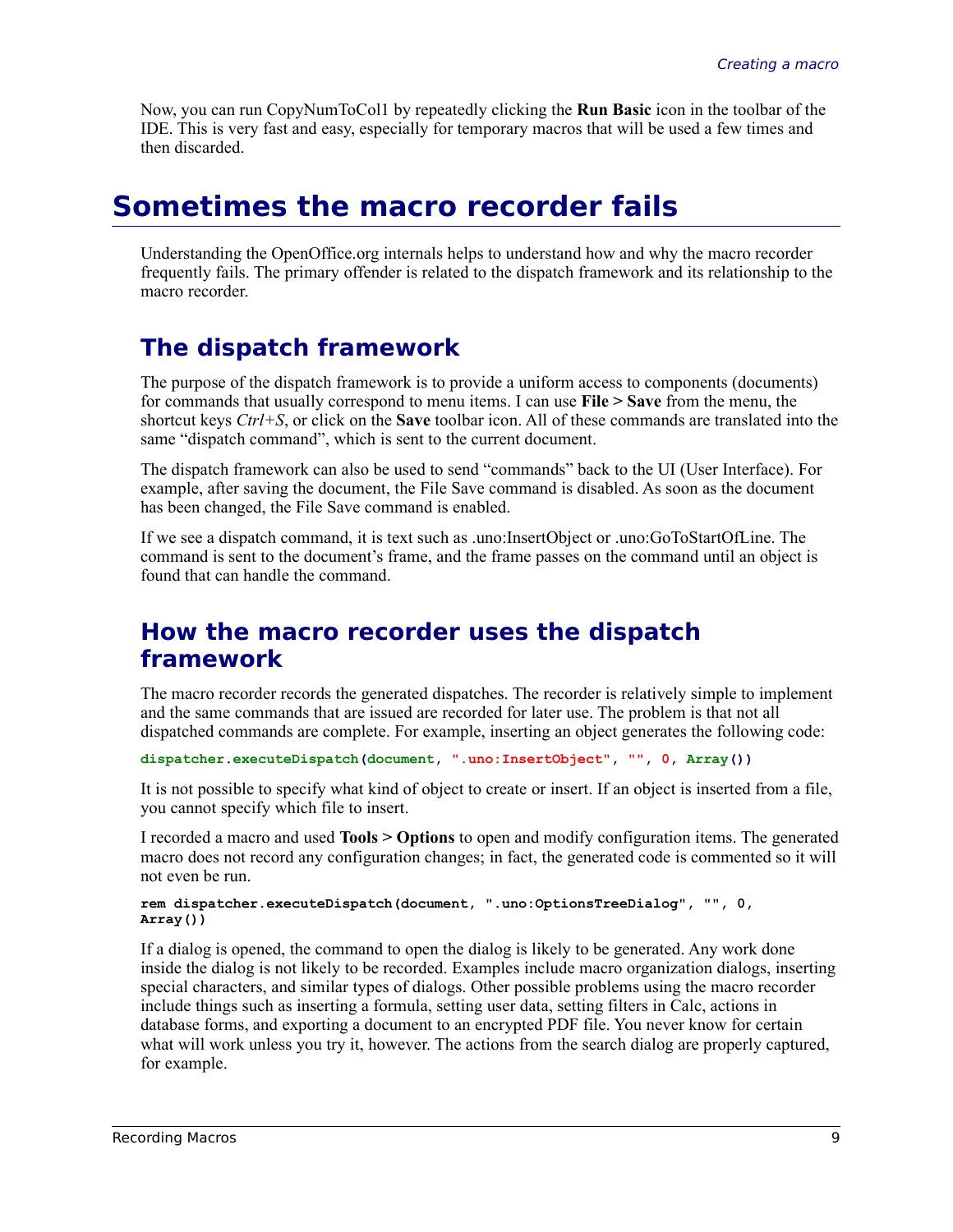#### <span id="page-13-1"></span>**Other options**

When the macro recorder is not able to solve a specific problem, the usual solution is to write code using the OpenOffice.org objects. Unfortunately, there is a steep learning curve for the OOo objects. It is usually best to start with simple examples and then branch out slowly as you learn more. Learning to read generated macros is a good place to start.

If you record Calc macros, and the recorder can correctly generate a macro, there is an add-in created by Paolo Mantovani, which converts Calc macros when they are recorded. The final code manipulates OpenOffice.org objects rather than generating dispatches. This can be very useful for learning the object model.

You can download the macro recorder from Paolo's web site directly or from the OOo Macros web site. You should check both places to see which contains the latest version.

<http://www.paolo-mantovani.org/downloads/DispatchToApiRecorder/>

<http://www.ooomacros.org/user.php>

# <span id="page-13-0"></span>**Macro organization**

In OpenOffice.org, macros are grouped in modules, modules are grouped in libraries, and libraries are grouped in library containers. A library is usually used as a major grouping for either an entire category of macros, or for an entire application. Modules usually split functionality types such as user interaction and calculations. Individual macros are subroutines and functions.



*Figure 4: Macro Library hierarchy.*

Use **Tools > Macros > Organize Macros > OpenOffice.org Basic** to open the OpenOffice.org Basic Macros dialog (see [Figure 5\)](#page-14-0). All available library containers are shown in the *Macro from* list. Every document is a library container, capable of containing multiple libraries. The application itself acts as two library containers, one container for macros distributed with OpenOffice.org called OpenOffice.org Macros, and one container for personal macros called My Macros. As shown in [Figure 5,](#page-14-0) only two documents are currently open.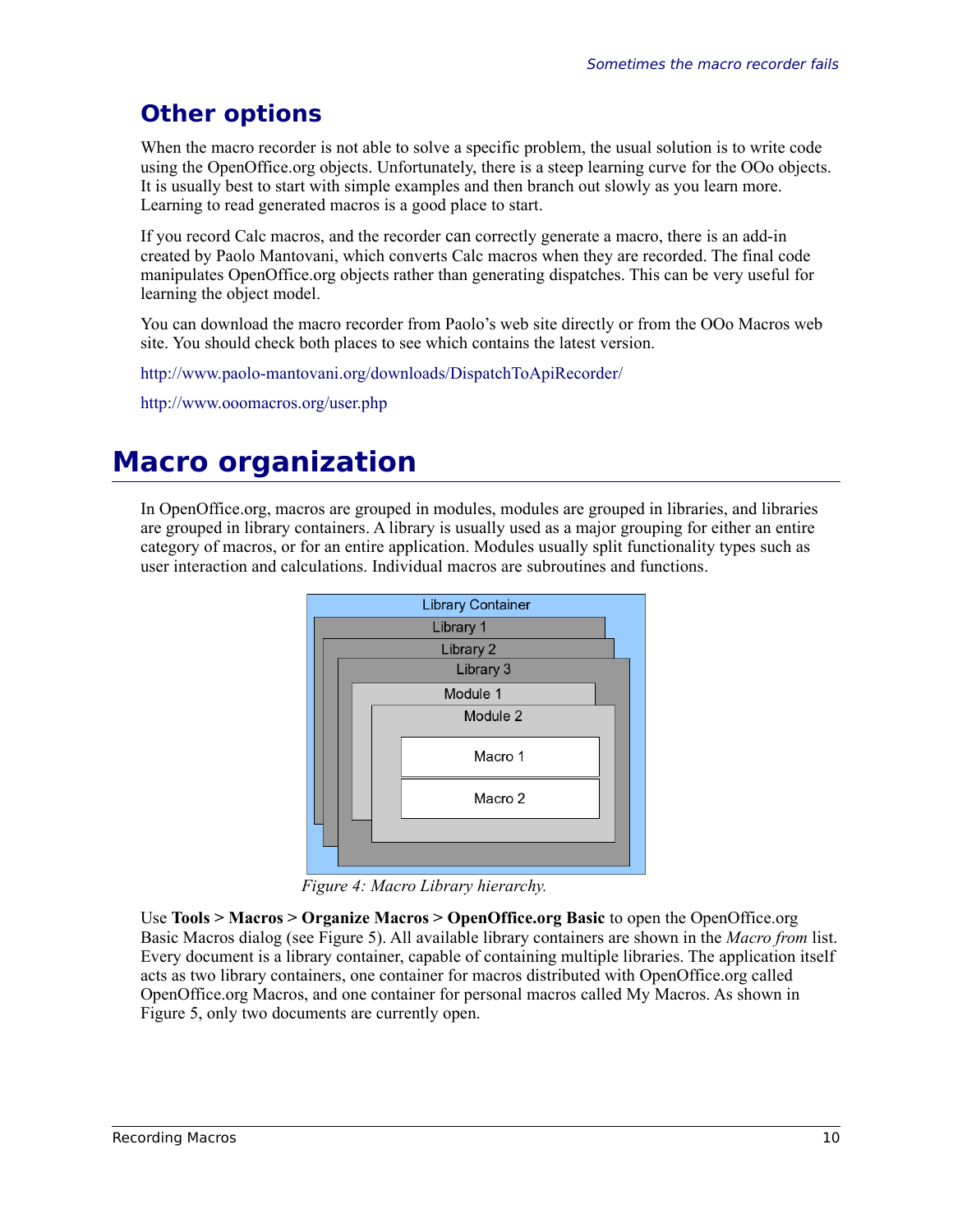| Macro name<br>Macro from                                                                                          | Existing macros in: MyMacros | <b>Run</b><br>Close   |
|-------------------------------------------------------------------------------------------------------------------|------------------------------|-----------------------|
| <b>⊞ □</b> My Macros<br>OpenOffice.org Macros<br>E<br>RecordedMacroIntro.odt<br>E<br>LibraryDrawing.odg<br>田<br>马 |                              | Assign<br>Edit<br>New |
|                                                                                                                   |                              | Organizer<br>$He$ lp  |

<span id="page-14-0"></span>*Figure 5: Library containers are shown on the left.*

The OpenOffice.org Macros are stored with the application runtime code, which may not be editable to you unless you are an administrator. This is just as well since these macros should not be changed and you should not store your own macros in the OOo container.

Unless your macros are applicable to a single document, and only to a single document, your macros will probably be stored in the My Macros container. The My Macros container is stored in your user area or home directory.

If a macro is contained in a document, then a recorded macro will attempt to work on that document; primarily because it uses "ThisComponent" for its actions.

Every library container contains a library named *Standard*. It is better to create your own libraries with meaningful names than to use the Standard library. Not only are meaningful names easier to manage, but they can also be imported into other library containers whereas the Standard library cannot.

**Caution** OpenOffice.org allows you to import libraries into a library container, but it will not allow you to overwrite the library named Standard. Therefore, if you store your macros in the Standard library, you cannot import them into another library container.

Just as it makes good sense to give your libraries meaningful names, it is prudent to use meaningful names for your modules. By default, OpenOffice.org uses names such as Module1. Feel free to use your own meaningful name.

As you create your macros, you must decide where to store them. Storing a macro in a document is useful if the document will be shared and you want the macro to be included with the document. Macros stored in the application library container named My Macros, however, are globally available to all documents.

Macros are not available until the library that contains them is loaded. The Standard library and Template library, however, are automatically loaded. A loaded library is displayed differently from a library that is not loaded. To load the library and the modules it contains, double-click on the library.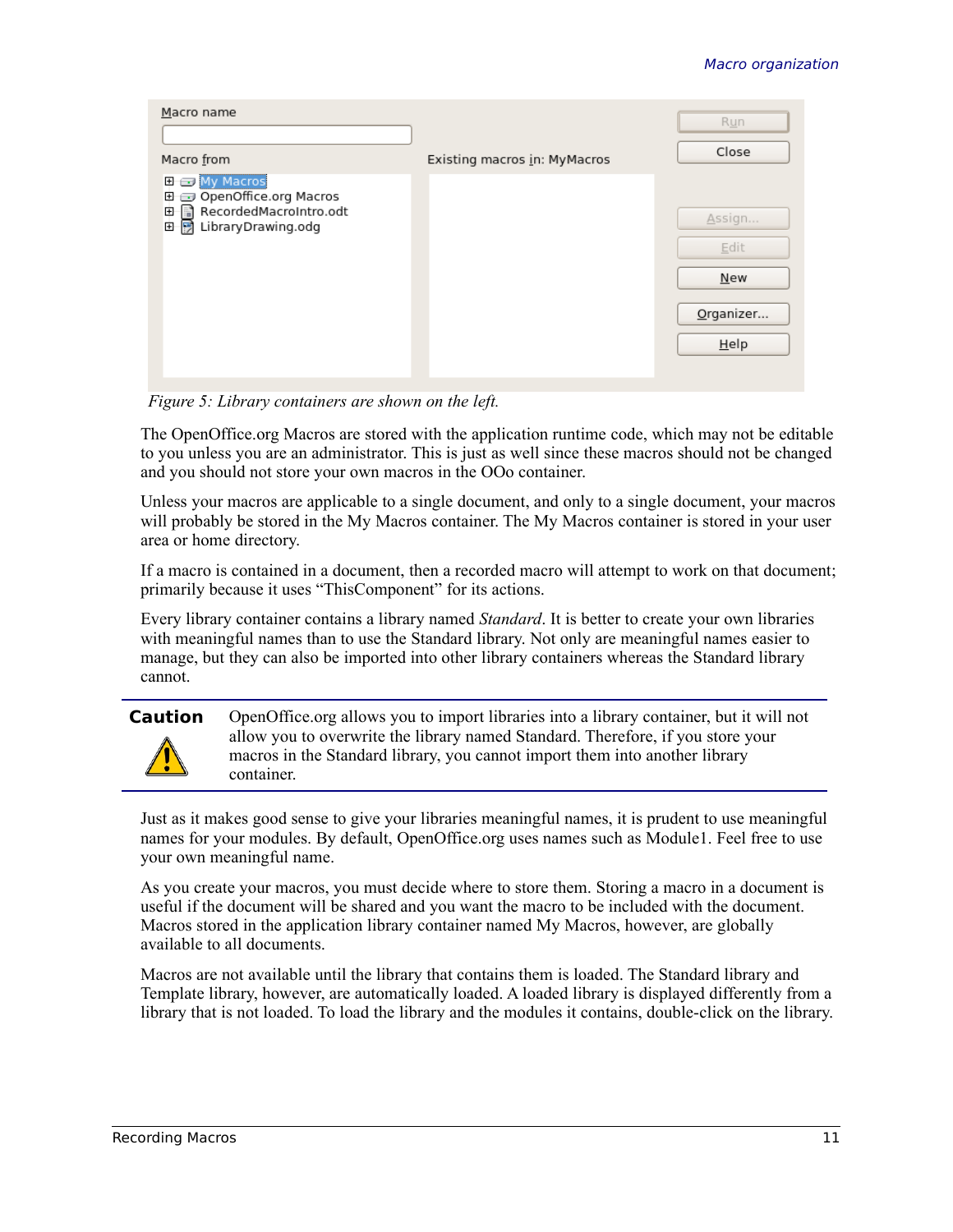#### <span id="page-15-0"></span>**Where are macros stored?**

OpenOffice.org stores user-specific data in a directory under the user's home directory. For example, on Windows, this is C:\Documents and Settings\<name>\Application Data. User macros are stored in OpenOffice.org2\user\basic. Each library is stored in its own directory off the basic directory.

It is not important to understand where macros are stored for casual use. If you know where they are stored, however, you can create a backup, share your macros, or inspect them if there is an error. For example, on one or more of my OpenOffice.org upgrades, all of my macros disappeared. Although the macros were still on disk, the macros were not copied to the new directories. The solution was to import the macros into the new installation.

Use **Tools > Macros > Organize Dialogs** to open the OpenOffice.org Macros organizer dialog. Another common way to open this dialog is to use **Tools > Macros > Organize Macros > OpenOffice.org Basic** to open the OpenOffice.org Macros dialog and then click the **Organizer** button (see [Figure 6\)](#page-15-1).

| Location                          | Edit                                |
|-----------------------------------|-------------------------------------|
| My Macros & Dialogs<br>$\div$     | ,,,,,,,,,,,,,,,,,,,<br><b>Close</b> |
| Library                           |                                     |
| ChangeStyles                      | Password                            |
| <b>DRUtil</b>                     |                                     |
| MacroFormatterA<br>OOoAuthorForma | New                                 |
| Pitonyak                          |                                     |
| PitonyakDatabas                   | Import                              |
| PitonyakDialogs<br>PitonyakUtil   |                                     |
| RemoveFormattiı                   | Export                              |
| Standard                          | Delete                              |

<span id="page-15-1"></span>*Figure 6: The macro organizer dialog.*

The OpenOffice.org Macro Organizer dialog provides functionality to create, delete, and rename libraries, modules, and dialogs. Select the library container to use and then click the **Import** button to import macro libraries (see [Figure 7\)](#page-16-1).

| On Linux, the OpenOffice.org-specific files are stored in a directory whose name<br>begins with a period. Directories and files with names beginning with a period are<br>not shown in a normal selection dialog. To open the directory, I navigated to the<br>parent directory, entered the name .openoffice.org2, and then clicked Open. This<br>opened the directory, which was not initially shown. |
|---------------------------------------------------------------------------------------------------------------------------------------------------------------------------------------------------------------------------------------------------------------------------------------------------------------------------------------------------------------------------------------------------------|
|                                                                                                                                                                                                                                                                                                                                                                                                         |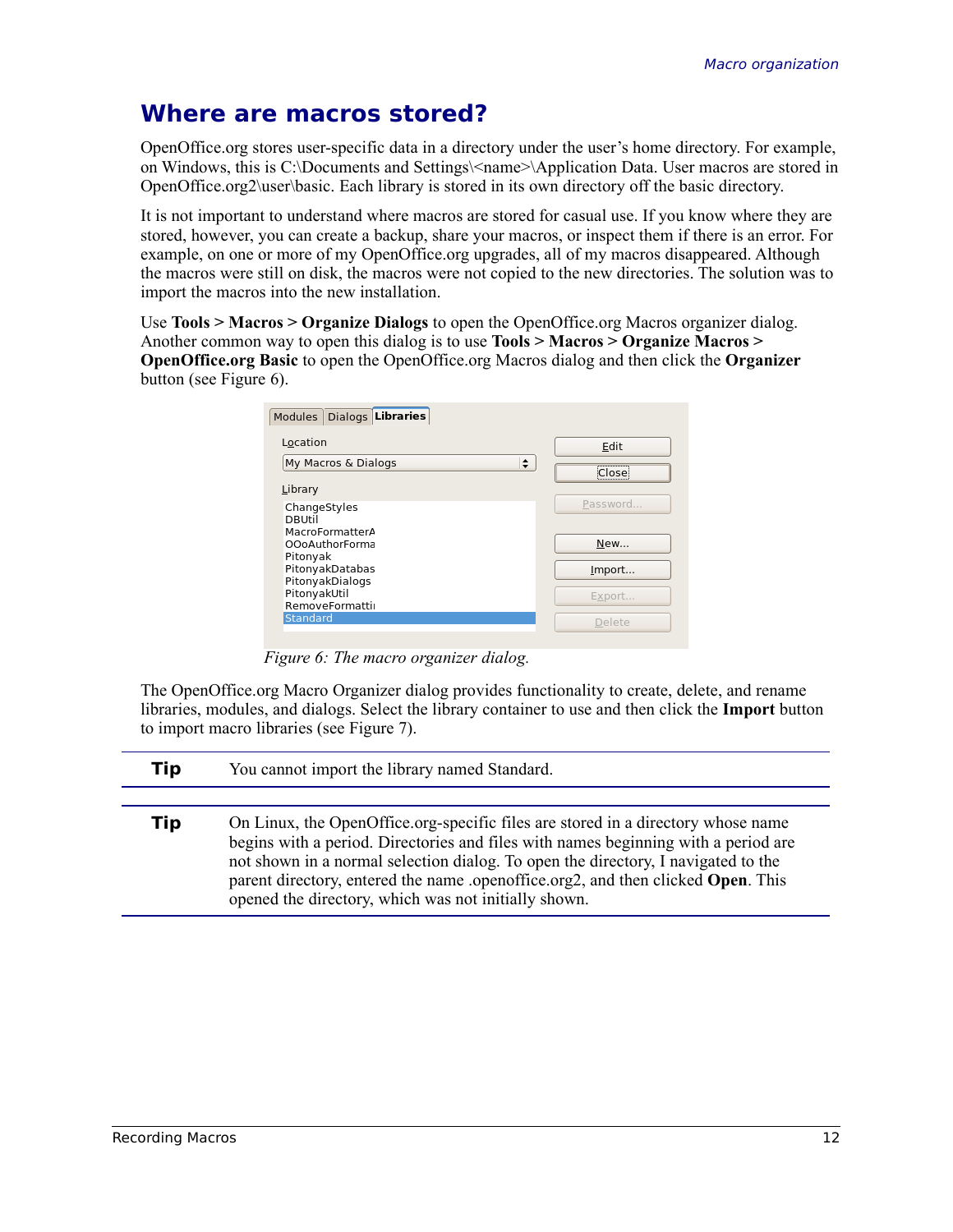|                   | /andrew0/home/andy/.openoffice.org2.0/user/basic/MacroFormatterADP |          |      | Œ<br>倫                         |
|-------------------|--------------------------------------------------------------------|----------|------|--------------------------------|
| Title $\triangle$ |                                                                    | Type     | Size | Date modified                  |
| dialog.xlb        |                                                                    | XLB-File |      | 296 Bytes 10/26/2006, 22:53:06 |
| script.xlb        |                                                                    | XLB-File |      | 357 Bytes 10/26/2006, 22:53:06 |
|                   |                                                                    |          |      |                                |
| File name:        | script.xlb                                                         |          |      | Open<br>$\blacktriangledown$   |
| File type:        | <b>BASIC</b>                                                       |          |      | ÷<br>Cancel                    |
|                   |                                                                    |          |      | Help                           |

<span id="page-16-1"></span>*Figure 7: Select a macro library to import.*

Navigate to the directory containing the library to import. There are usually two files from which to choose, dialog.xlb and script.xlb. It does not matter which of these two files you select; both will be imported. Select a file and click **Open** to continue (see [Figure 8\)](#page-16-2).

| Eile name:script.xlb            |        |
|---------------------------------|--------|
| MacroFormatterADP               | Cancel |
| Options                         |        |
| Insert as reference (read-only) |        |
| Replace existing libraries      |        |

<span id="page-16-2"></span>*Figure 8: Choose library import options.*

If the library already exists, it will not be replaced unless **Replace existing libraries** is checked. If **Insert as reference** is checked, the library is referenced in its current location, but you cannot edit the library. If **Insert as reference** is not checked, however, the library is copied to the user's macro directory.

Macros can be stored in libraries inside OpenOffice.org documents. Select a document rather than a directory on disk (as shown in [Figure 7\)](#page-16-1) to import libraries contained in a document.

#### <span id="page-16-0"></span>**Downloading macros to import**

Macros are available for download. Some macros are contained in documents, some as regular files that you must select and import, and some as macro text that should be copied and pasted into the Basic IDE; use **Tools > Macros > Organize Macros > OpenOffice.org Basic** to open the OpenOffice.org Macros dialog, choose the macro to edit, and then click **Edit** to open the macro in the Basic IDE.

Some macros are available as free downloads on the Internet (see [Table 1\)](#page-17-1).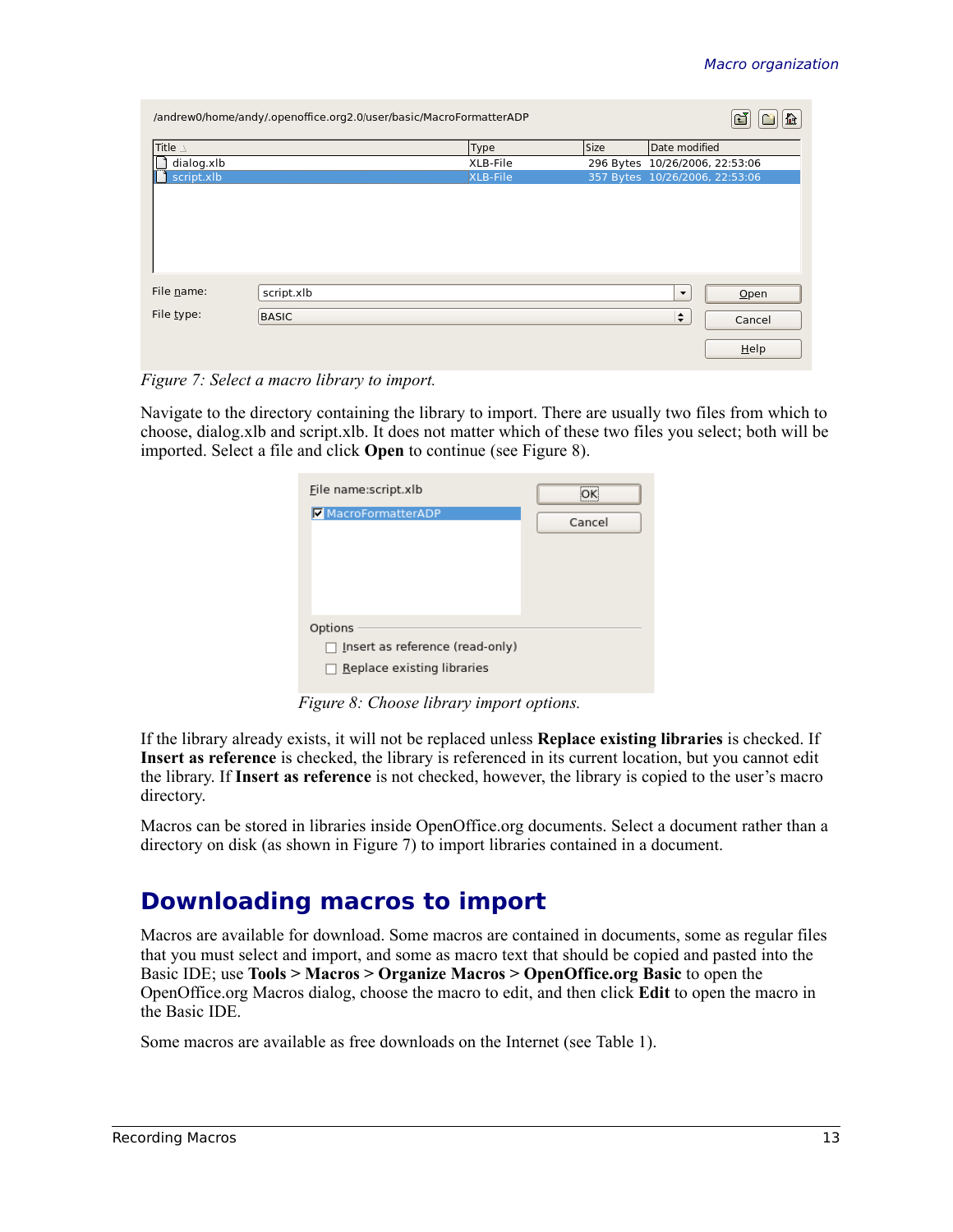<span id="page-17-1"></span>*Table 1. Places to find macro examples.*

| Location                           | Description                                    |
|------------------------------------|------------------------------------------------|
| http://www.ooomacros.org/          | Excellent collection of packaged macros.       |
| http://www.pitonyak.org/oo.php     | Reference materials regarding macros.          |
| http://www.pitonyak.org/database/  | Reference materials regarding database macros. |
| http://development.openoffice.org/ | Lots of links to everything.                   |
| http://www.oooforum.org/           | Many examples and help.                        |

# <span id="page-17-0"></span>**How to run a macro**

A typical method to run a macro is as follows:

- 1) Use **Tools > Macros > Run Macro** to open the Macro Selector dialog (see [Figure 9\)](#page-17-2).
- 2) Select the library and module in the Library list (left hand side).
- 3) Select the macro in the Macro name list (right hand side).
- 4) Click **Run** to run the macro.



<span id="page-17-2"></span>*Figure 9. Use the Macro Selector dialog to run macros.*

Although you can use **Tools > Macros > Run Macro** to run all macros, this is not efficient for frequently run macros. A more common technique is to assign a macro to a toolbar button, menu item, keyboard shortcut, or a button embedded in a document. While choosing a method, it is also good to ask questions such as:

- Should the macro be available for only one document, or globally for all documents?
- Does the macro pertain to a specific document type, such as a Calc document?
- How frequently will the macro be used?

The answers will determine where to store the macro and how to make it available. For example, you will probably not add a rarely used macro to a toolbar. To help determine your choices, see [Table 2.](#page-18-1)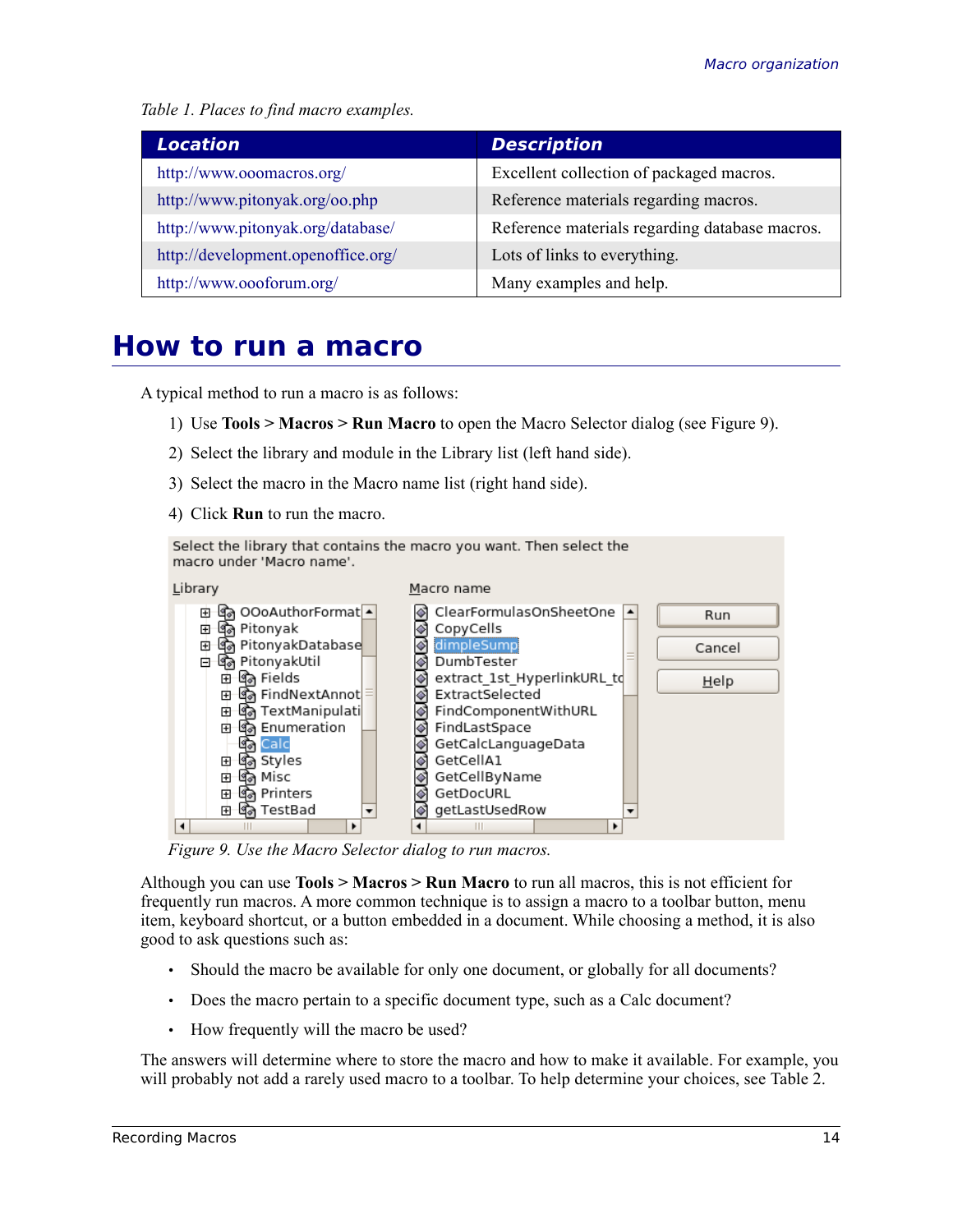| Type     | <b>OpenOffice.org</b> | <b>Document Type</b> | <b>Document</b> |
|----------|-----------------------|----------------------|-----------------|
| Toolbar  | No                    | Yes                  | Yes             |
| Menu     | No                    | Yes                  | Yes             |
| Shortcut | Yes                   | Yes                  | No              |
| Event    | Yes                   | No                   | Yes             |

<span id="page-18-1"></span>*Table 2. Methods for starting a macro.*

To add a menu item, keyboard shortcut, or toolbar icon that calls a macro, use the Customize dialog (see [Figure 10\)](#page-18-2). Open this dialog in either of these ways:

- Choose **Tools > Customize** from the main menu bar.
- Each toolbar has an icon **•** that opens a menu; choose the **Customize Toolbar** option.

| Toolbar                | Standard<br>$\div$                                                                        | New          |
|------------------------|-------------------------------------------------------------------------------------------|--------------|
|                        |                                                                                           | Toolbar<br>▼ |
| <b>Toolbar Content</b> |                                                                                           |              |
| Commands               | <b>D</b> Load URL                                                                         | Add          |
|                        | New<br>⊽                                                                                  |              |
|                        | New Document From Templat<br>г                                                            | Modify<br>▼  |
|                        | ⊽<br>← Open                                                                               |              |
|                        | ⊽<br>■ Save                                                                               |              |
|                        | Save As<br>г                                                                              |              |
|                        | ⊠ Document as E-mail<br>⊽                                                                 |              |
|                        | ⊽<br>                                                                                     |              |
|                        | <b>A</b> Edit File<br>⊽                                                                   |              |
|                        | ⊽<br>▼                                                                                    |              |
|                        | $\blacktriangleleft$<br>Ш<br>٠                                                            |              |
| Save In                | OpenOffice.org Writer<br>÷                                                                |              |
| Description            |                                                                                           |              |
| registered.            | Loads a document specified by a URL. You can type a new URL or select one that is already |              |
|                        |                                                                                           |              |

<span id="page-18-2"></span>**Tip** Complete coverage of the Customize dialog is beyond the scope of this document. Click the **Help** button to access the help pages included with OpenOffice.org.

The Customize dialog contains tabs to configure menus, keyboard bindings, toolbars, and events.

#### <span id="page-18-0"></span>**Toolbar**

Macros can be added to toolbars. To see more about modifying toolbars, see Chapter 4 (Menus and Toolbars).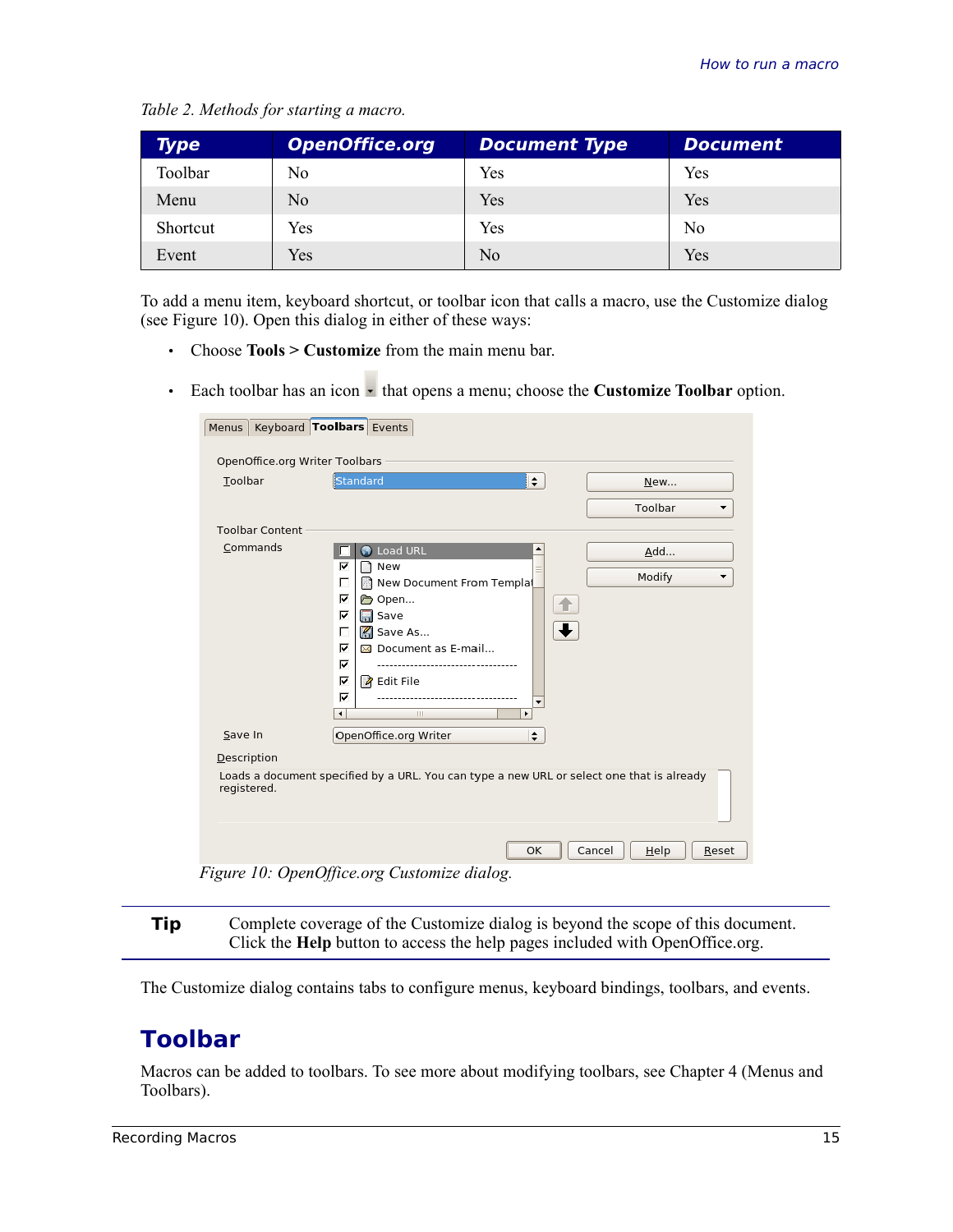#### <span id="page-19-2"></span>**Menu item**

Use **Tools > Customize** to open the Customize dialog, and select the Menus tab. You can modify an existing menu, or create new menus that call macros. To see more about modifying menus, see Chapter 4 (Menus and Toolbars).

#### <span id="page-19-1"></span>**Keyboard shortcuts**

Use **Tools > Customize** to open the Customize dialog, and select the Keyboard tab. Assigning keyboard shortcuts is discussed in Appendix A (Keyboard Shortcuts).

# <span id="page-19-0"></span>**Event**

In OpenOffice.org, when something happens, we say that an event occurred. For example, a document was opened, a key was pressed, or the mouse moved. OpenOffice.org allows events to cause a macro to be called; the macro is then called an event handler. Full coverage of event handlers is well beyond the scope of this document, but a little knowledge can accomplish much.



**Caution** Be careful when you configure an event handler. For example, assume that you write an event handler that is called every time that a key is pressed, but you make a mistake so the event is not properly handled. One possible result is that your event handler will consume all key presses, forcing you to forcibly terminate OpenOffice.org.

Use **Tools > Customize** to open the Customize dialog, and select the Events tab (see [Figure 11\)](#page-19-3). The events in the Customize dialog are related to the entire application and specific documents. Use the Save In box to choose OpenOffice.org, or a specific document.

| Event                                           |                            | Assigned Action |              | Assign:          |
|-------------------------------------------------|----------------------------|-----------------|--------------|------------------|
| <b>Start Application</b>                        |                            |                 |              | Macro            |
| Close Application                               |                            |                 |              |                  |
| Create Document                                 |                            |                 |              |                  |
| Open Document                                   | Remove                     |                 |              |                  |
| Save Document As                                |                            |                 |              |                  |
|                                                 | Document has been saved as |                 |              |                  |
| Save Document                                   |                            |                 |              |                  |
|                                                 | Document has been saved    |                 |              |                  |
| Close Document                                  |                            |                 |              |                  |
| Document is closing<br><b>Activate Document</b> |                            |                 |              |                  |
| Deactivate Document                             |                            |                 |              |                  |
| <b>Print Document</b>                           |                            |                 |              |                  |
| 'Modified' status was changed                   |                            |                 |              |                  |
| Print form letters                              |                            |                 |              |                  |
|                                                 | Changing the page count    |                 |              |                  |
|                                                 |                            |                 |              |                  |
|                                                 |                            |                 |              |                  |
|                                                 |                            |                 |              |                  |
|                                                 |                            |                 |              |                  |
|                                                 |                            |                 |              |                  |
|                                                 |                            |                 |              |                  |
|                                                 |                            |                 |              |                  |
| Save In                                         | Untitled1                  |                 | l÷.          |                  |
|                                                 |                            |                 |              |                  |
|                                                 |                            |                 | Cancel<br>OK | $He$ lp<br>Reset |
|                                                 |                            |                 |              |                  |

<span id="page-19-3"></span>*Figure 11: Assign macro to an application level event.*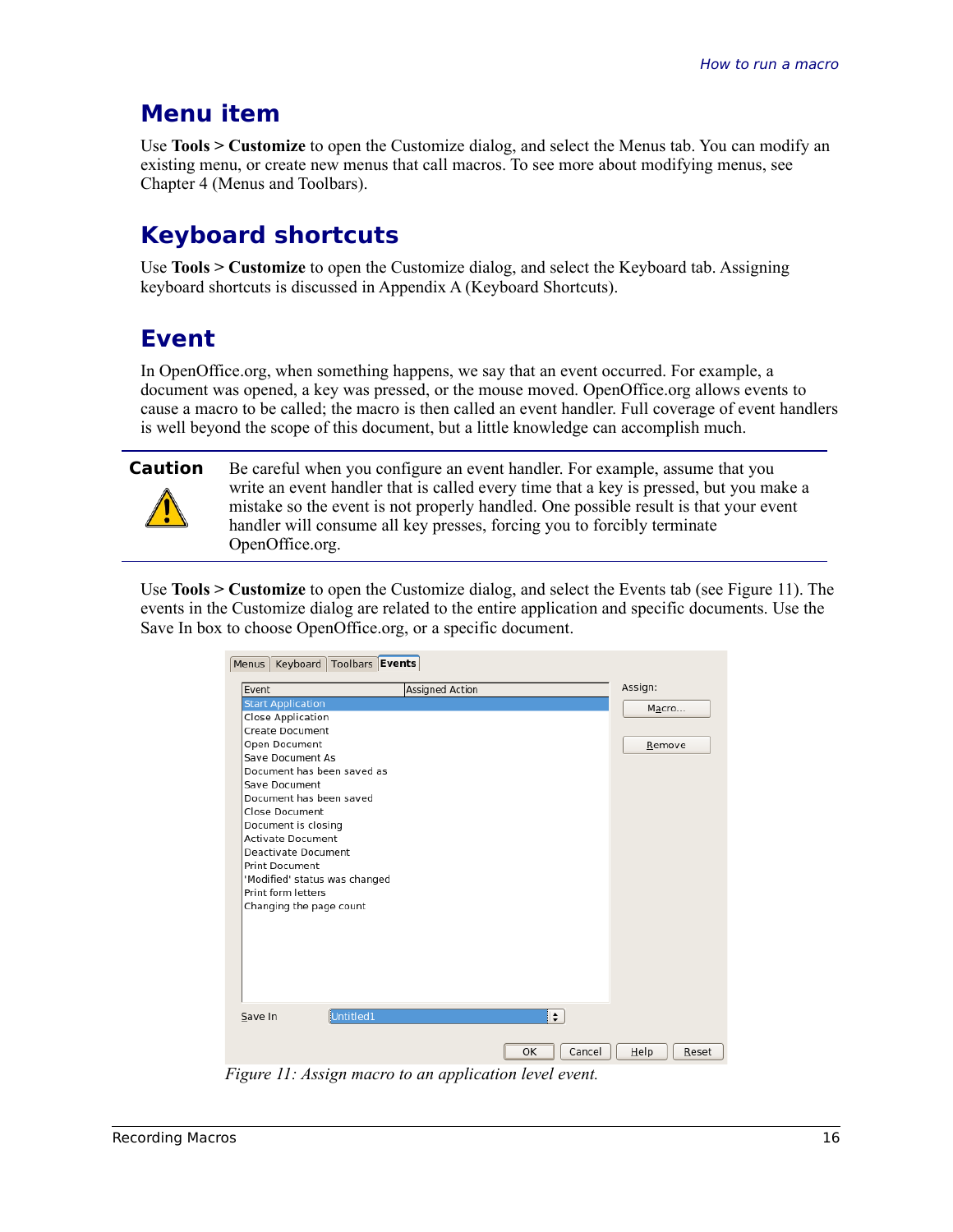A common use is to assign the Open Document event to call a specific macro. The macro then performs certain setup tasks for the document. Select the desired event and click the **Macro** button to open the Macro Selector dialog (see [Figure 12\)](#page-20-2).

Select the desired macro and click **OK** to assign the macro to the event. The Events tab shows that the event has been assigned to a macro (see [Figure 13\)](#page-20-1). When the document opens, the PrintHello macro is run.

| Select the library that contains the macro you want. Then select the<br>macro under 'Macro name'.                                                                                                                                                                                                                                         |                                                                                                                 |                      |  |  |  |  |  |
|-------------------------------------------------------------------------------------------------------------------------------------------------------------------------------------------------------------------------------------------------------------------------------------------------------------------------------------------|-----------------------------------------------------------------------------------------------------------------|----------------------|--|--|--|--|--|
| Library<br>My Macros<br>⊟<br>- 1<br>ଏକ Andrewlava<br>⊞<br>ChangeStyles<br>田<br>ঞ্জ DBUtil<br>田<br><sup>ଏ</sup> କ MacroFormatterAI<br>Œ<br><sup>ଏ</sup> କ OOoAuthorFormat<br>田<br>ঞ্জী Pitonyak<br>田<br>ණි PitonyakDatabase<br>田<br>ණු PitonyakDialogs<br>田<br>ේ PitonyakUtil<br>Œ<br>ြော RemoveFormattin<br>田<br><u>්ති</u> Standard<br>日 | Macro name<br>CopyNumToCol1<br>CopyNumToCol2<br>EnterMyName<br>ExportPDF<br>Main<br>ModifyOPtions<br>PrintHello | OK<br>Cancel<br>Help |  |  |  |  |  |
| <u>कि</u> MyMacros<br>Ш<br>٠<br>$\blacktriangleleft$<br>Description                                                                                                                                                                                                                                                                       |                                                                                                                 |                      |  |  |  |  |  |
|                                                                                                                                                                                                                                                                                                                                           |                                                                                                                 |                      |  |  |  |  |  |

<span id="page-20-2"></span>*Figure 12: Assign macro to the document open event.*

| Event             | Assigned Action              | Assign:                             |
|-------------------|------------------------------|-------------------------------------|
| Start Application |                              | ,,,,,,,,,,,,,,,,,,,,,,,,,,<br>Macro |
| Close Application |                              |                                     |
| Create Document   |                              |                                     |
| Open Document     | Standard.MyMacros.PrintHello | Remove                              |
| Save Document As  |                              |                                     |

<span id="page-20-1"></span>*Figure 13: PrintHello is assigned to the Open Document event.*

Many objects in a document can be set to call macros when events occur. The most common usage is to add a control, such as a button, into a document. Even double-clicking on a graphic opens a dialog with a Macros tab that allows you to assign a macro to an event.

# <span id="page-20-0"></span>**Extensions**

An extension is a package that can be installed into OpenOffice.org to add new functionality. Extensions can be written in almost any programming language and may be simple or sophisticated. Extensions can be grouped into types:

- Calc Add-Ins, which provide new functionality for Calc, including new functions that act like normal built-in functions
- New components and functionality, which normally include some level of UI integration such as new menus or toolbars
- Data pilots that are used directly in Calc
- Chart Add-Ins with new chart types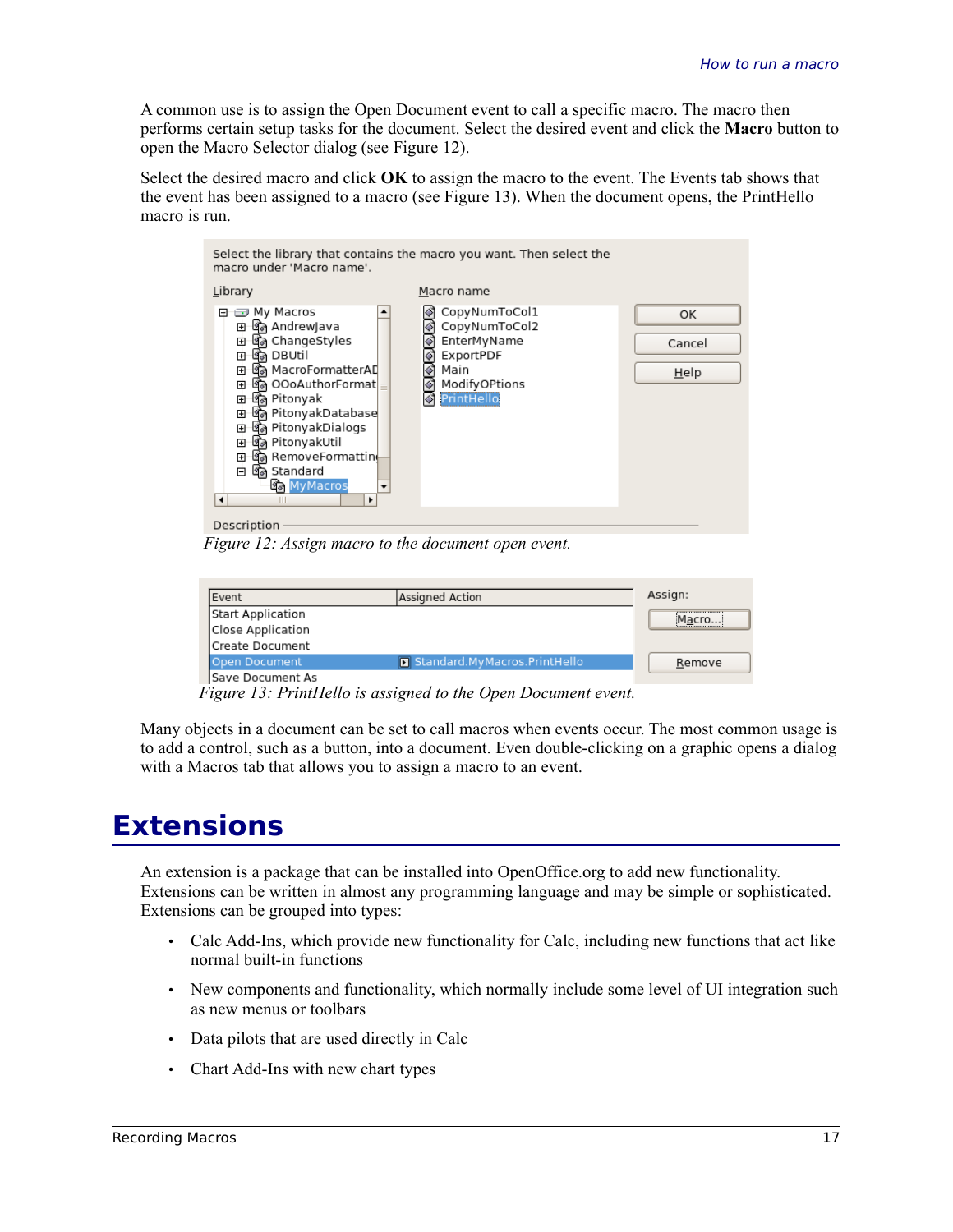- Linguistic components such as spell checkers
- Document templates and images

Although individual extensions can be found in different places, there is an extension repository at: [http://extensions.services.openoffice.org/.](http://extensions.services.openoffice.org/)

#### <span id="page-21-1"></span>**Writing macros without the recorder**

The examples covered in this chapter are created using the macro recorder and the dispatcher. You can also write macros that directly access the objects that comprise OpenOffice.org. In other words, you can directly manipulate a document.

Directly manipulating OOo's internal objects is an advanced topic that is beyond the scope of this chapter. A simple example, however, demonstrates how this works.

*Listing 4: Append the text "Hello" to the current document.*

```
Sub AppendHello
  Dim oDoc
   Dim sTextService$
   Dim oCurs
   REM ThisComponent refers to the currently active document.
   oDoc = ThisComponent
   REM Verify that this is a text document 
   sTextService = "com.sun.star.text.TextDocument"
   If NOT oDoc.supportsService(sTextService) Then
     MsgBox "This macro only works with a text document"
     Exit Sub
   End If
   REM Get the view cursor from the current controller.
   oCurs = oDoc.currentController.getViewCursor()
   REM Move the cursor to the end of the document
   oCurs.gotoEnd(False)
   REM Insert text "Hello" at the end of the document
   oCurs.Text.insertString(oCurs, "Hello", False) 
End Sub
```
#### <span id="page-21-0"></span>**Finding more information**

Numerous resources are available that provide help with writing macros. Use **Help > OpenOffice.org Help** to open the OOo help pages. The upper left corner of the OOo help system contains a drop-down list that determines which help set is displayed. To view the help for Basic, the drop-down must display *Help about OpenOffice.org Basic*.